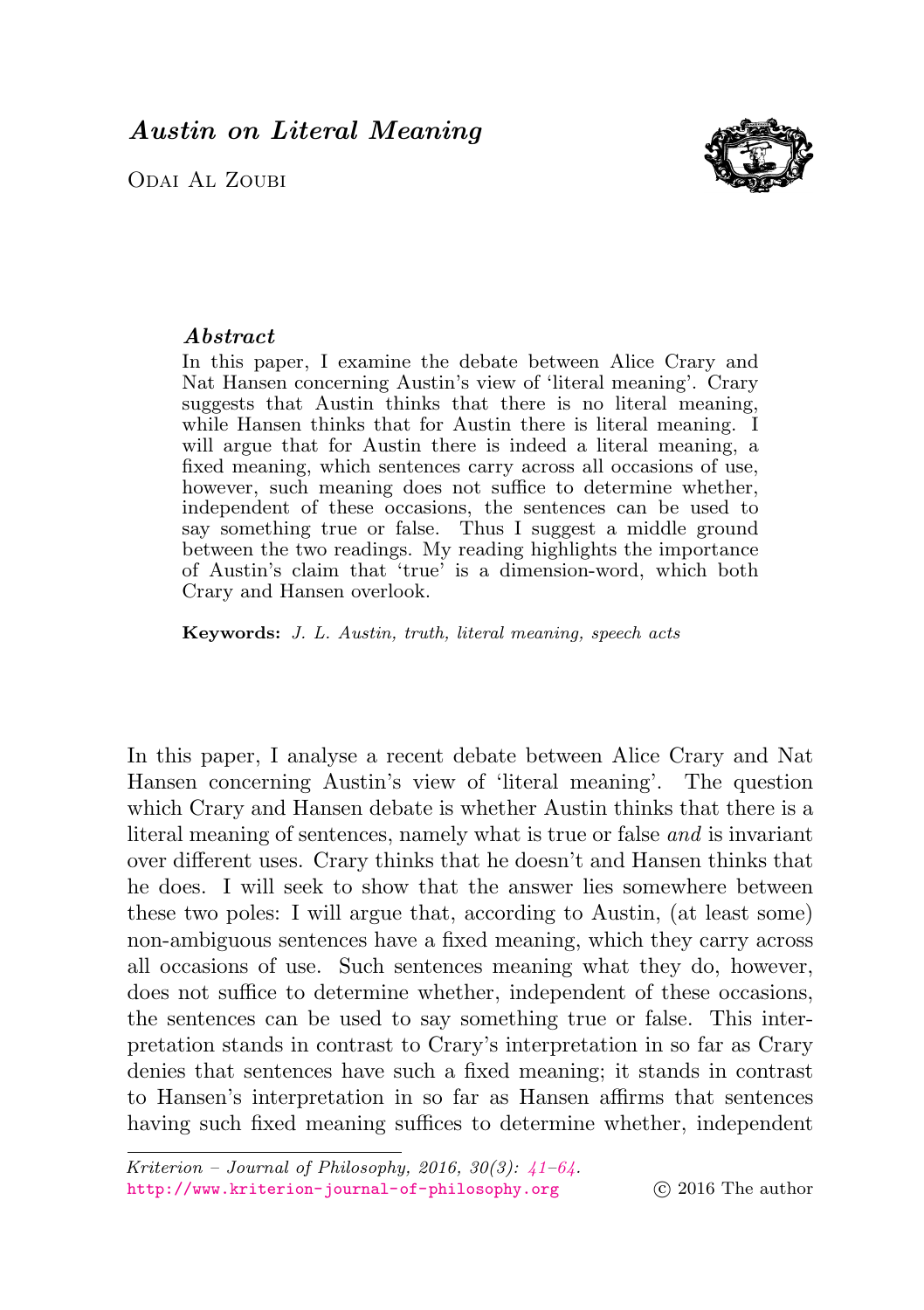of occasions of use, the sentences can be used to say something true or false.

My key claim is that both sides of the debate ignore one of Austin's most important findings: that 'true' is a dimension-word. Whilst both parties represent some aspects of Austin's position correctly, their failure to ramify fully his view that 'true' is a dimension-word undermines their conclusions. I will show that the identification of 'true' as a dimensionword is central to Austin's theory of speech acts and fundamental to his view on literal meaning.

Firstly, in section [1,](#page-1-0) I will introduce Crary's and Hansen's arguments. Next, in section [2,](#page-5-0) I will explain what a dimension-word is and how Austin takes 'true' to be such a word. I will then argue that Austin's view of 'true' as a dimension-word plays a central role in introducing his theory of speech acts. In particular, as we shall see in [3,](#page-9-0) it influenced the development of that theory, ultimately forcing him to abandon his distinction between performatives and constatives. It is only against this background that we will be able to understand the relation of truth to the two parts of the speech act, the locutionary and the illocutionary, as we shall see in [4,](#page-13-0) and then we will go back to the Hansen-Crary debate on Austin's views of 'literal meaning'. Finally, in [5,](#page-18-0) I will summarise my conclusions.

### <span id="page-1-0"></span>1 Crary and Hansen on Austin on literal meaning

Crary gives a reading of Austin which portrays him as attacking the view of 'literal meaning'. According to Crary, Austin tries to show that the 'traditional statement' is an illusion.

<span id="page-1-1"></span>The picture of correspondence between language and the facts that Austin takes to be implicit in a traditional ideal of the 'statement' is one on which the business of corresponding to the facts is the prerogative of what might be called bi-polar 'statements' or propositions, i.e. 'statements' or propositions that always describe states of affairs either truly or falsely.[1](#page-18-1)

<span id="page-1-2"></span>Crary continues '[Austin] proceeds by arguing that this idea [the traditional statement] is nourished by a view of meaning on which sentences possess what are sometimes called literal meanings (i.e. meanings they carry with them into every context of use) and by arguing that this view fails to withstand critical scrutiny.'[2](#page-18-2)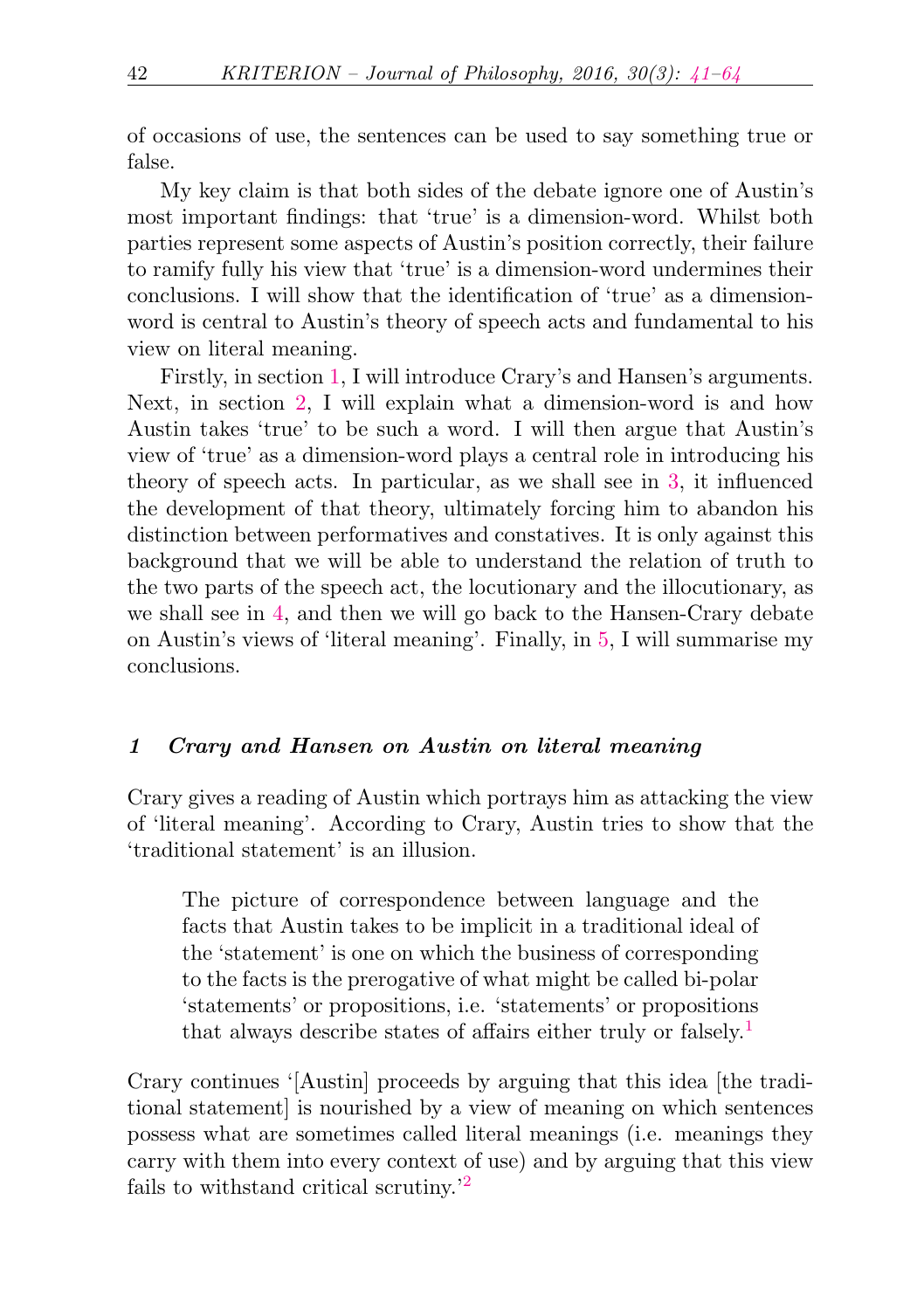Crary's argument can be divided into two steps. In the first, Crary maintains that

Austin stresses that he thinks that whenever I say anything . . . I perform both a locutionary act ... and an illocutionary act. . . He is drawn towards this view by the thought that there is no such thing as identifying the meaning of a combination of words (or: no such thing as identifying the 'locutionary act' performed when a combination of words is uttered) independently of an appreciation of how those words are being used to say something to someone on a particular occasion (or: independently of an appreciation of their 'illocutionary force') $3$ 

In the second, Crary takes the interrelated connection between locutionary and illocutionary acts to show that there cannot be a literal meaning of sentences.

<span id="page-2-0"></span>Austin's account of locutionary and illocutionary acts, taken as a whole, brings into question the idea that we might develop a theory that could be used to identify the locutionary acts performed whenever particular sentences are used. . . he criticizes it by rejecting as flawed an idea that it presupposes, viz., that it is possible to isolate the locutionary act that is performed when a particular sentence is employed in the absence of a grasp of the illocutionary force with which it is being used.[4](#page-18-4)

<span id="page-2-1"></span>According to Crary, then, Austin thinks that the sentence cannot carry with it an invariant literal meaning in all its uses because, in order to understand an utterance, the whole speech act has to be grasped. Because we can't separate the two acts, because we need to understand the speech act as a whole, it is not possible to understand the 'locutionary meaning' in isolation from the whole speech act, and there therefore cannot be an invariant literal meaning. So Crary doesn't just deny that sentences, independent of occasions of use, can be used to say something true or false; she also denies that such sentences have fixed meaning, independent of these occasions.

<span id="page-2-2"></span>Hansen disagrees with Crary. He argues that Austin seems to endorse the literal meaning view, where literal meaning 'is that grasp of the meanings of words and the rules by which they are combined into complex expressions (including sentences) [which] enables one to know what has to be the case in order for the sentence to be true.<sup>'[5](#page-18-5)</sup>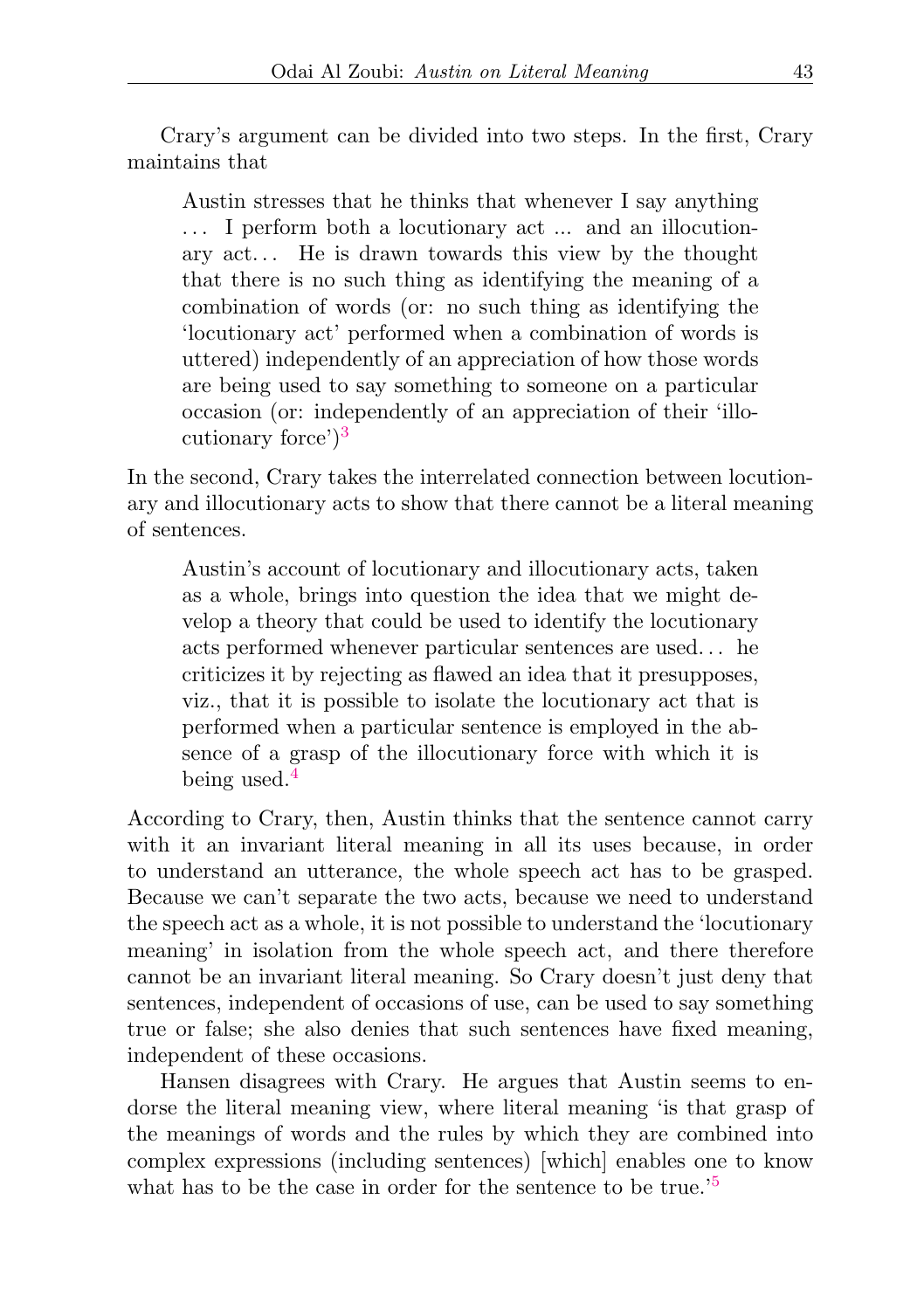Firstly, Hansen maintains that Austin thought that locutionary acts could be separated from illocutionary acts. 'Austin nowhere explicitly commits himself to the idea that identifying the locutionary act performed by an utterance requires an appreciation of the illocutionary act performed by that utterance as well.'[6](#page-18-6) He quotes Austin saying that

<span id="page-3-1"></span><span id="page-3-0"></span>[i]t might be perfectly possible, with regard to an utterance, say 'It is going to charge', to make entirely plain 'what we were saying' in issuing the utterance. . . and yet not at all to have cleared up whether or not in issuing the utterance I was performing the [illocutionary] act of warning or not. It may be perfectly clear what I mean by 'It is going to charge' or 'Shut the door', but not clear whether it is meant as a statement or warning, etc.<sup>[7](#page-18-7)</sup>

If Hansen is correct, and we can understand the locutionary meaning in isolation from the illocutionary force, it might be possible to read Austin as allowing that a literal meaning might be assigned to the locutionary part.<sup>[8](#page-18-8)</sup>

<span id="page-3-2"></span>But Hansen, secondly, goes further. According to him, even if you have to understand the whole speech act in order to understand the locutionary meaning, this does not entail that there is no 'literal meaning'. As long as there is a distinction between 'locutionary meaning' and 'illocutionary force', and as long as we think that there is a way to make this distinction clear, it is possible that different speech acts might have different 'forces' and still share the same 'meaning'. He maintains that there is nothing in Crary's argument which blocks this approach and that, as a result, it is plausible that this shared 'meaning' is indeed invariant across different uses, and is what is true or false.<sup>[9](#page-18-9)</sup>

<span id="page-3-3"></span>Hansen doesn't just affirm that sentences, independent of occasions of use, might have fixed meaning; he also affirms that this fixed meaning suffices to determine whether the sentences can be used to say something true or false, independent of these occasions.

However, both Crary's and Hansen's accounts of what is 'true' or 'false' and the locutionary/illocutionary distinction is problematic. I will argue that Austin's view lies in between these poles: for Austin, sentences have a fixed meaning, which they carry across all occasions of use, however, such fixed meaning does not suffice to determine whether, independent of these occasions, the sentences can be used to say something true or false.

The interpretation I propose is compatible, in its main lines, with Charles Travis's influential views of truth and meaning. Travis dis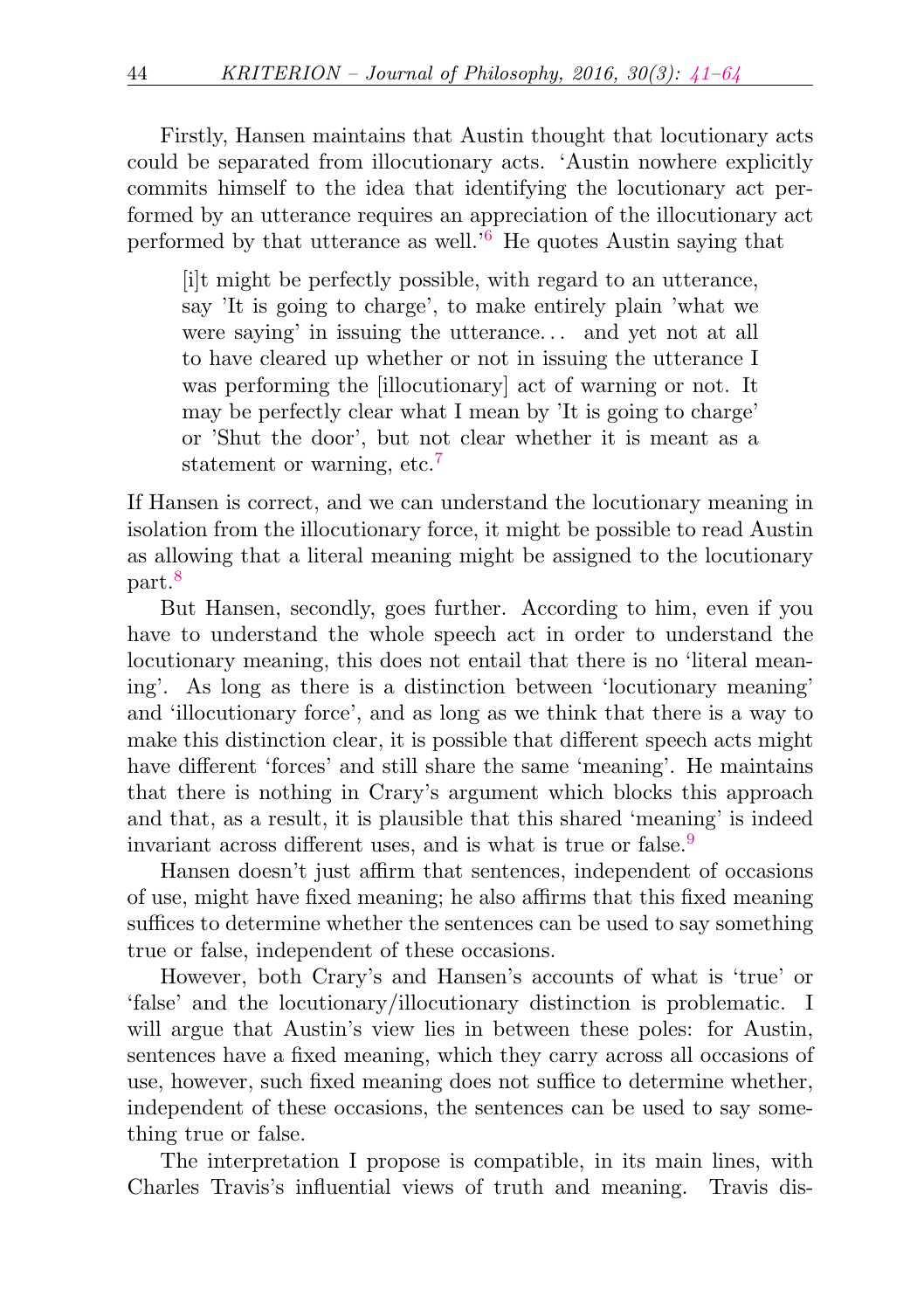<span id="page-4-0"></span>tinguishes between two kinds of what he calls semantic properties for sentences. 'The first sort of property is one of relating in a given way to truth (or falsity). Properties of being true (false) if, given, of, or only if, thus and so, or thus, or the way things are, are all within this class. . . The second sort are properties identified without mention of truth, and on which truth-involving properties depend<sup>'[10](#page-18-10)</sup>. According to Travis, there are some properties, what we can describe as a level of meaning the words (sentences) would have independent of being true or false. However, there is another level of meaning, other properties, which relate to judgements of true or false. Travis then distinguishes between the fixed meaning sentences carry across all occasions of use, on the one hand, and what is to be true or false on the other. The latter is to be identified according to a specific speaking of the words, in occasions of use. I find Travis's view closer to Austin than Crary and Hansen, and I will explain why in this paper.

Travis does not intend to give an explicit interpretation of Austin's text nor does he cash out his view in terms of locutionary meaning and illocutionary force, as I will do, he nevertheless acknowledges Austin as an inspiration. In the introduction to his Occasion Sensitivity, he quotes Austin on the relation between sentences and truth,

<span id="page-4-1"></span>'It seems to be fairly generally realized nowadays that if you just take a bunch of sentences . . . impeccably formulated in some language or other, there can be no question of sorting them out into those that are true and those that are false; for (leaving out of account so-called 'analytic' sentences) the question of truth and falsehood does not turn only on what a sentence *is*, nor yet on what it *means*, but on, speaking very broadly, the circumstances in which it is uttered. Sentences are not *as such* either true or false.<sup>[11](#page-18-11)</sup>

The difference between my interpretation and Travis's view lies in my attempt to give an explicit interpretation of Austin's text, and in my claim that Austin's view that 'true' is a dimension-word is the key to understand Austin's views on truth, a claim Travis doesn't give the crucial role I give. $^{12}$  $^{12}$  $^{12}$ 

<span id="page-4-2"></span>To understand Austin's position on literal meaning, I start by examining his claim that 'true' is a dimension-word. To avoid any misunderstanding, I want to make it clear that in the following I distinguish between sentence-meaning, which is the subject of the debate on literal meaning as explained above, and word-meaning. My discussion in section 2 is restricted to word-meaning, in this case the word 'true'. My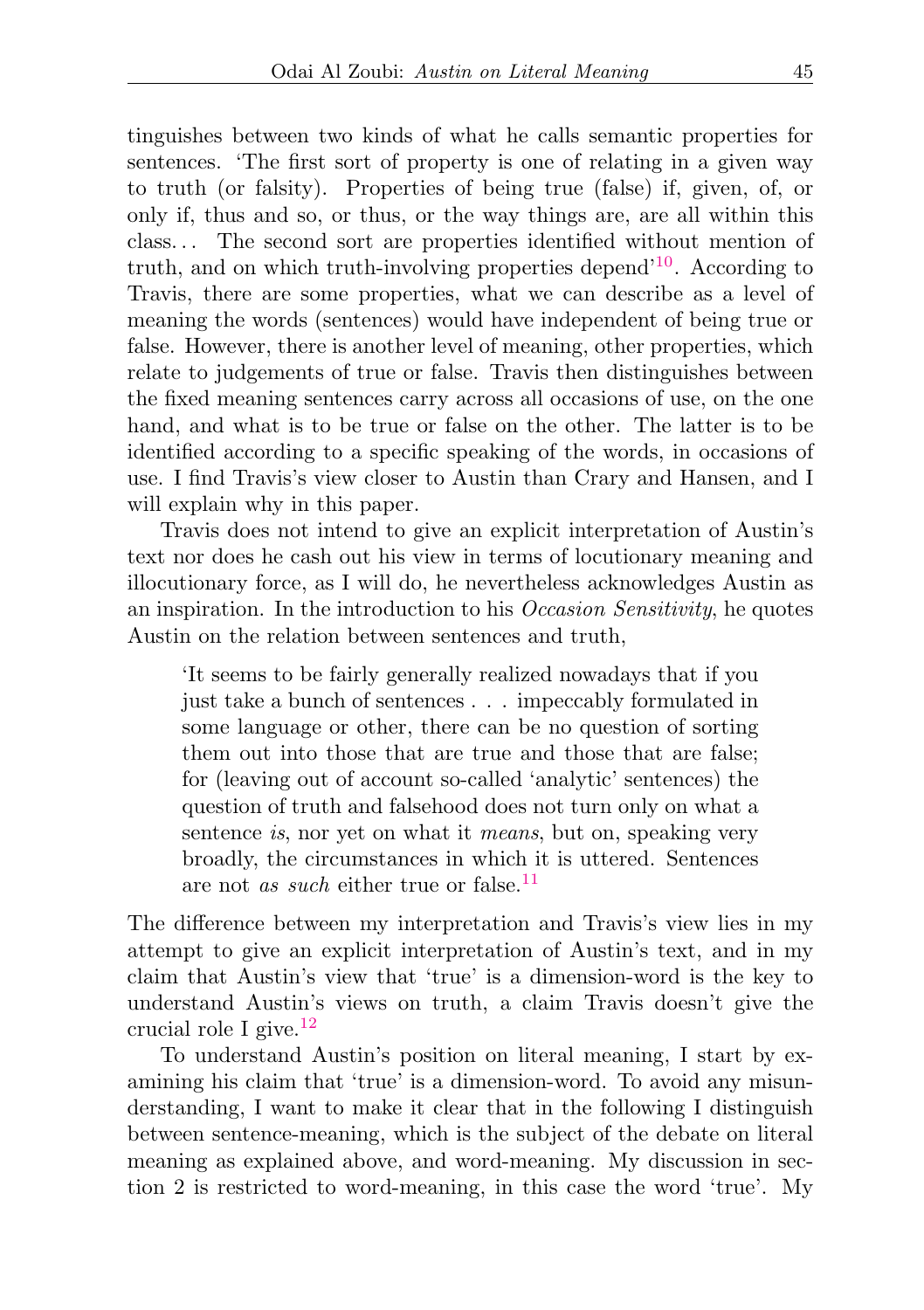argument is that Austin's claim that true is a dimension-word, i.e. that it has different but related meanings, as will be explained below, is crucial to understand his views of sentence-meaning. However, we need to keep the two accounts, the account of Austin's view of word-meaning and his view of sentence-meaning, distinct all through. This will be clearer below.

### <span id="page-5-0"></span>2 True as a dimension-word

<span id="page-5-1"></span>Austin distinguishes between two kinds of words: words that have one meaning, and words that have multiple, unrelated meanings. In his examination of the different uses of 'real', Austin points out that this word 'does not have one single, specifiable, always-the-same meaning... Nor does it have a large number of different meanings  $-$  it is not *ambigu*ous, even "systematically."'[13](#page-19-0) According to Austin, there are words that have always-the-same-meaning, like 'yellow' or 'horse', and, on the other hand, there are ambiguous words like 'bank', which can mean either a financial institution or the edge of a river. These are completely different meanings.[14](#page-19-1) There is, nevertheless, a middle ground between these two kinds of words. He writes; 'If we rush up with a demand for a definition in the simple manner of Plato or many other different philosophers, if we use the rigid dichotomy "same meaning, different meanings". . . we shall simply make hashes of things.<sup>'[15](#page-19-2)</sup> Many philosophers neglect this middle ground, he thinks, and, as a result, they fall into a false dichotomy: 'one meaning/ambiguity', which often causes them erroneously to look for one meaning for each word.

<span id="page-5-3"></span><span id="page-5-2"></span>In particular, Austin argues that with certain types of word that have multiple meanings there might be something in common between all the uses of the word, but that this commonality exists at an 'abstract' level, and that focusing on this common factor obscures the many differences that exist at the 'concrete', contextual level. In other words, the meaning of these words involves two levels: what we might term 'abstract meaning'/'semantic function' and 'specific meaning'. The former, in virtue of being abstract, might well be consistent across uses of the word in different contexts and cases, whereas the latter is likely to vary depending on the circumstances and contexts in which the word is used. To use today's jargon, we might say that these two levels of meaning correspond to the semantics-pragmatics division: abstract meaning is semantic, and specific meanings are pragmatic.

We can say that according to Austin, we have three types of words: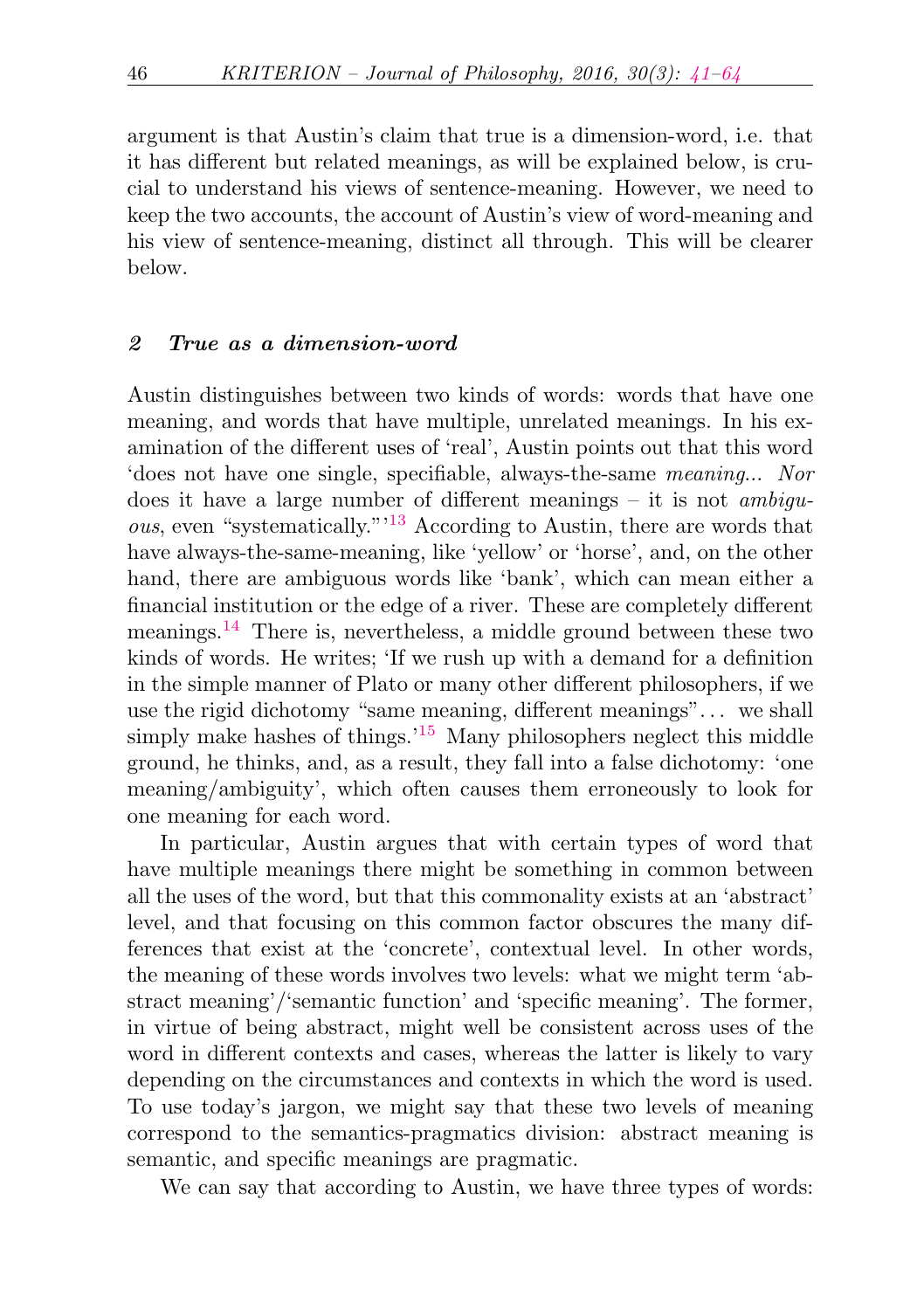<span id="page-6-0"></span>unambiguous words, which always have the same meaning, like 'yellow' and 'horse', and ambiguous words, which have two or more totally different and unrelated meanings, like 'bank'. The third type of word is words that have different but related meanings: multiple-relatedmeanings words like 'true', 'real' and 'freedom'. There are many different kinds of words of this type; one prominent type is 'dimension-words'. <sup>[16](#page-19-3)</sup> According to Austin, 'true' is a dimension-word: as we will explain below, its abstract meaning is to appraise the relation between words and the world, its specific meaning is to specify this appraisal in different ways: 'accurate', 'not very good', 'too concise', 'general'. . . etc.

<span id="page-6-1"></span>Things would be clearer after we examine some examples below. The dimension-word 'is the most general and comprehensive term in a whole group of terms of the same kind, terms that fulfil the same [semantic] function.'[17](#page-19-4) For example, according to Austin, 'real' is the most abstract word in a group of words which have the same semantic function, the same abstract meaning. Members of this group of words, 'on the affirmative side, are, for example, "proper", "genuine", "live", "true", "authentic", [and] "natural"; and on the negative side, "artificial", "fake", "false", "bogus", "makeshift", "dummy", "synthetic", [and] "toy".' (Austin, 1962, p. 71). Thus, 'real' picks out a set of words which all possess the same semantic function, the abstract meaning 'real', but which are also individually chosen in their different forms in order to convey the particular sense of 'reality' (or its opposite) appropriate to the specific context in which they are used.

Dimension-words define a semantic dimension and the range of terms appropriate to the particular abstract meaning or semantic function of the particular dimension-word. The dimension-word could, in fact, substitute for any of the members of the family of words within its dimension in virtue of all members possessing this abstract meaning along with their own context specific concrete meaning. However, the necessarily abstract nature of the meaning of the dimension-word means that its usage in particular situations would be unlikely to convey the required specificity of concrete meaning. Thus, although the abstract meaning/semantic function of all of the terms in one family is the same and is constant in all the uses of a dimension word, Austin wants to show, that identifying this common thing and focusing on it will not provide a sufficiently robust or accurate basis on which to determine meaning. The semantic function is too thin; it needs to be supplemented by the specific meaning, which is to be changed according to the context.

It is the combination of the shared abstract meaning and the context-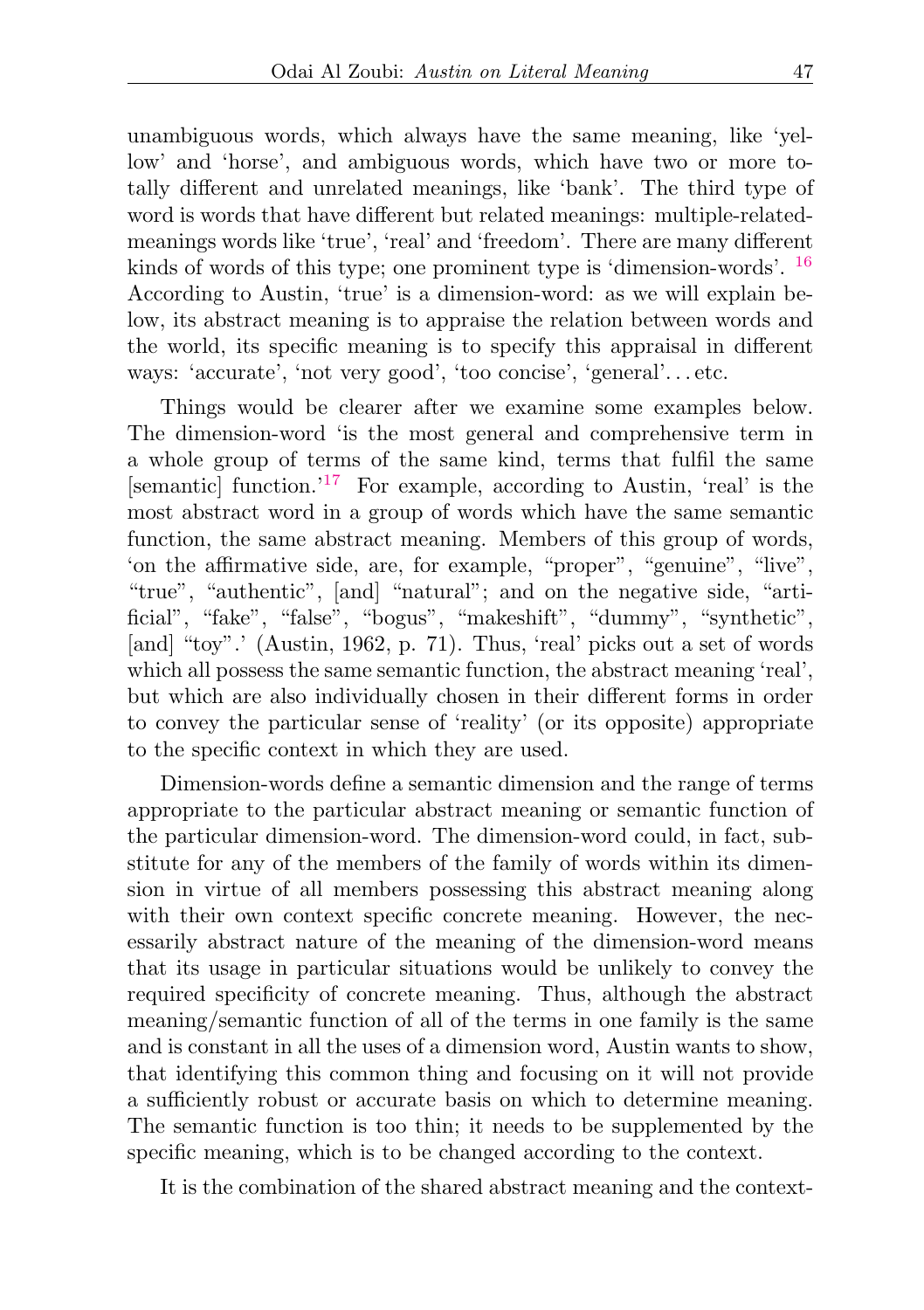related specific meaning which means that dimension-words don't have one meaning in all of their uses, and yet are not ambiguous. Rather, they have a number of different-but-related specific meanings which are unified by their common possession of the 'abstract meaning' of the term.

<span id="page-7-1"></span><span id="page-7-0"></span>Austin thinks that 'true' is a 'dimension-word', in virtue of which it has something in common in all of its uses, what we called the 'abstract meaning'/semantic function, but no one specific meaning in all of its contexts or circumstances of use.[18](#page-19-5) The semantic function associated with 'true' fulfils the following purpose: ''True' and 'false' are just general labels for a whole dimension of different appraisals which have something or other to do with the relation between what we say and the facts.'[19](#page-19-6) In addition, he notes that the different terms which belong to the family, and share this semantic function, are quite diverse. Thus, we find within its ambit terms such as 'exaggerated', 'vague', 'bald', 'rough', 'misleading', 'not very good', 'general', 'too concise', 'fair' . . . etc. These are the terms which we, in ordinary language, use for the appraisals of utterances. All members of the family share the same semantic function, to assess the relation between utterances and the world, but differ from each other in other aspects and characteristics.

According to Austin, it is rare that we use 'true' or 'false' in ordinary language. Austin, as we shall see, thinks that ordinary users employ these abstract terms only in logic and mathematics. Instead, we tend to pick a member of the family (such as 'exaggerated' or 'vague') that better represents the particular aspect of truth or falsity appropriate to the situation. Philosophers, however, are inclined to do the opposite and focus only on the two most abstract terms in their discussions, and ignore the other terms of the family more suited to normal or ordinary cases.[20](#page-19-7)

<span id="page-7-3"></span><span id="page-7-2"></span>To illustrate the point, let us examine an example from Austin: 'the galaxy is the shape of a fried egg'.<sup>[21](#page-19-8)</sup> He encourages us to ask whether this statement is true or false. His view is that we cannot tell if this statement is 'true' or 'false' independent of the purpose of making it and its audience. Thus, if the context and audience are such that a rough or approximate similarity will suffice, such as might occur in a discussion with young children about shapes of different star systems, then we may agree that the statement is 'true'. Similarly, if we were talking to an astrophysicist who would base a number of precise calculations on our answer, we will almost certainly have to reply that the statement is 'false'.

This example thus supports his underlying claim that 'true' is a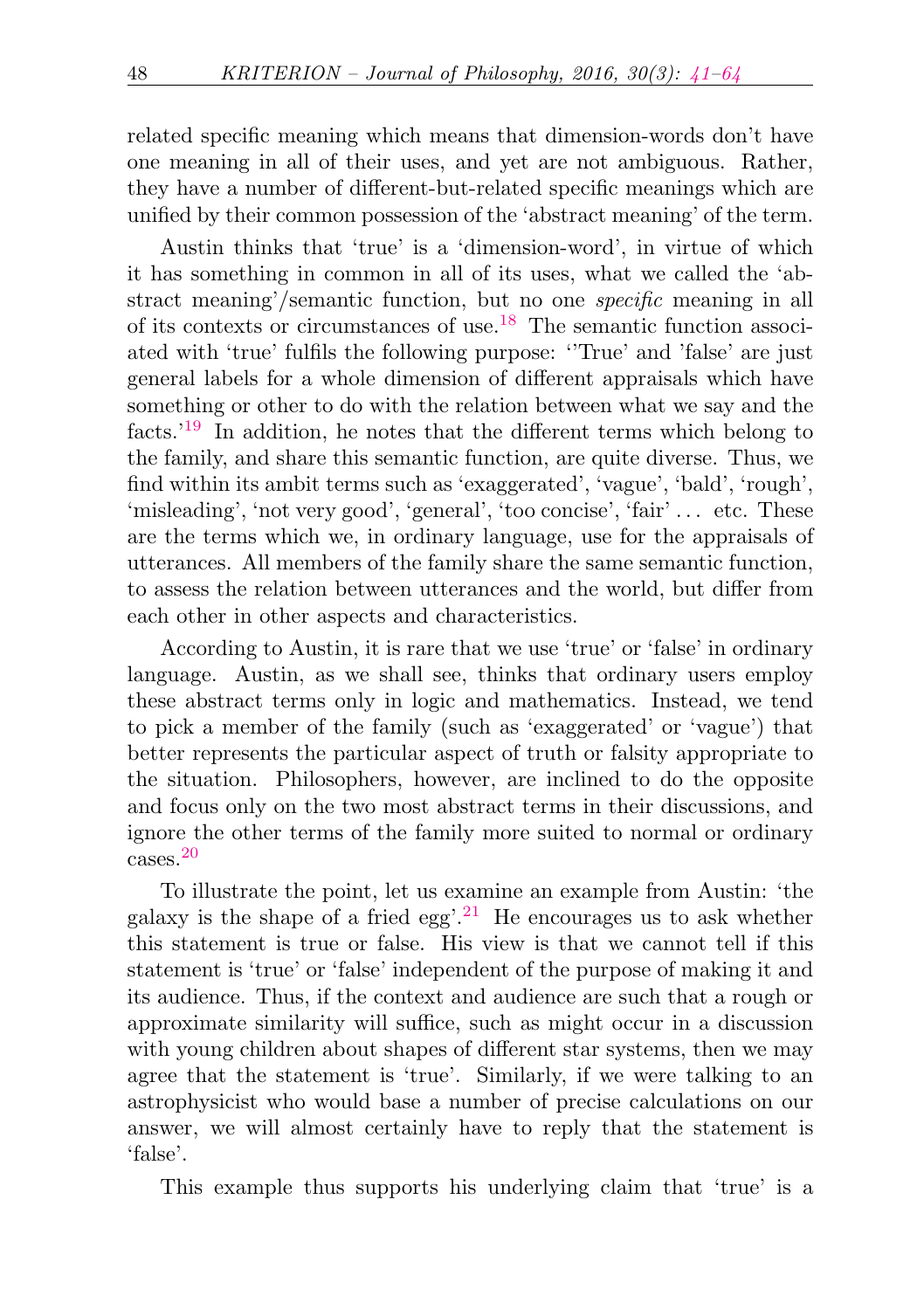dimension-word. As we have seen above, we are generally able to answer the question concerning the truth of the claim only if we are given sufficient context. In addition, it seems equally clear that, in ordinary language, we would indicate any contextually determined lack of precision by using a more specific word from within Austin's putative family of words in the 'true' dimension. Thus, in the circumstances of discussing the shapes of star systems with small children, we might well say that the galaxy is 'like', or 'roughly' the shape of a fried egg. This seems to indicate that the range of words Austin's 'true' dimension can be used, from the abstract through to the concrete, depend on the purpose, audience and context of the utterance.

<span id="page-8-0"></span>Let us take another example from his explanation on 'real'. The difference between the dimension word 'real' and the less abstract terms in its family of words is the following: 'the less general terms on the affirmative side have the merit, in many cases, of suggesting more or less definitely what it is that is being excluded; they tend to pair off, that is, with particular terms on the negative side and thus, so to speak, to narrow the range of possibilities.<sup>'[22](#page-19-9)</sup> Austin offers some examples of this; '[I]f I say that I wish the university had a proper theatre, this suggests that it has at present a makeshift theatre; pictures are genuine as opposed to fake, silk is natural as opposed to artificial, ammunition is live as opposed to dummy, and so on.'[23](#page-19-10) In each of these cases, that which is excluded is more clearly defined, and the intended meaning better captured, because the more specific and more concrete member of the family is used rather than the more abstract dimension-word.

<span id="page-8-1"></span>The abstract word can substitute the more specific word in any context. Note that the substitution works only in one direction: For example, in assessing an utterance as 'fair', what we are doing can always be done by using the more abstract word, the dimension-word, 'true'; however, if we want to assess an utterance as 'true', we cannot use 'fair' instead of 'true' in any context, but only in some specific contexts.<sup>[24](#page-19-11)</sup> In addition, you cannot substitute one of the specific words of the family with another specific word.

<span id="page-8-2"></span>The context-independent abstract level (in this case 'true') is generally too thin to carry the burden of expressing specific semantic meaning, hence its substitution in specific circumstances by the sorts of words Austin lists. However, the dimension-word, in virtue of being the most abstract representation, can in principle substitute for any of the specific words in its family, but it is clear from these examples that its effectiveness in conveying meaning in such circumstances will be limited.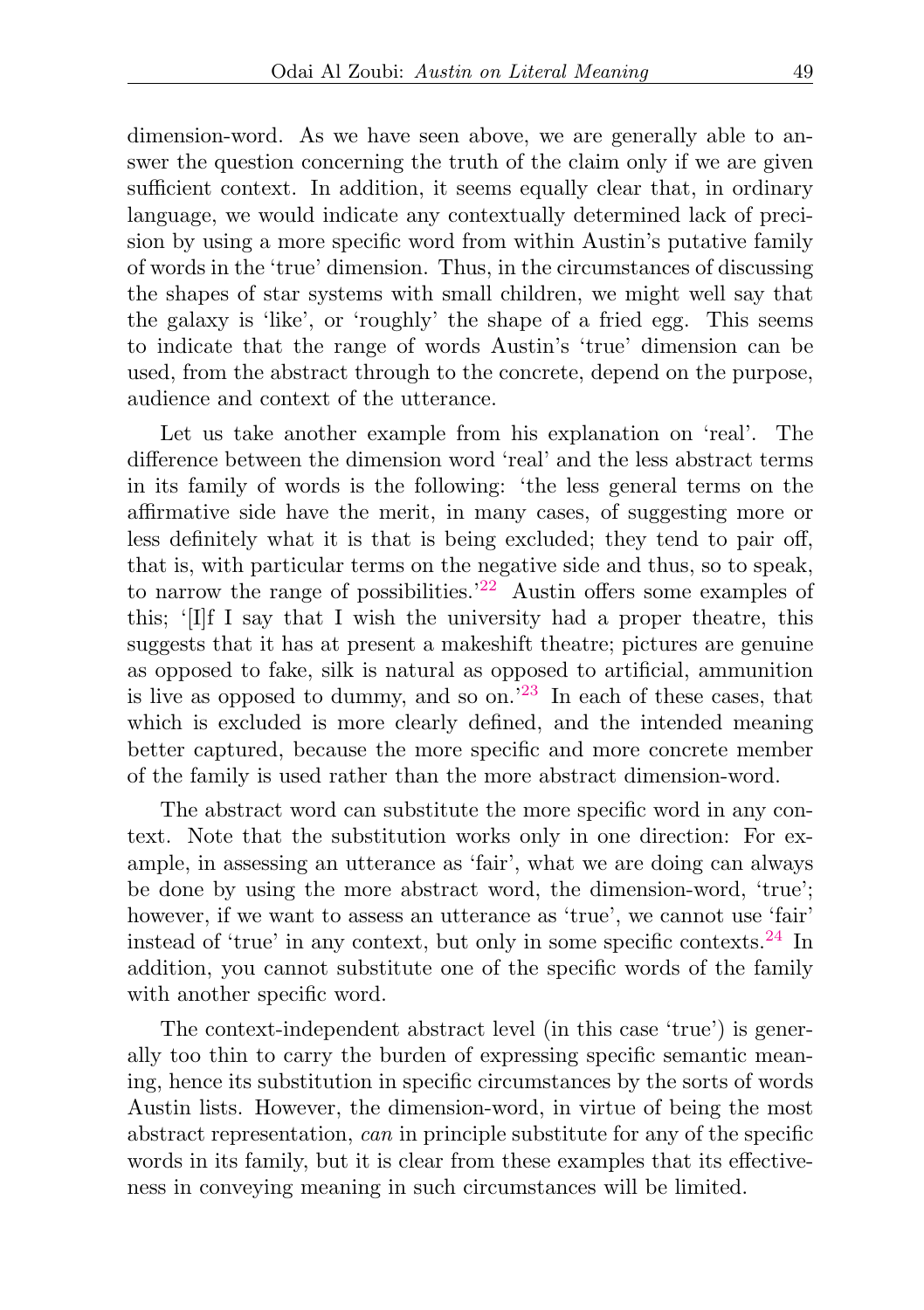The problem, as Austin sees it, is that philosophers focus on the abstract words and ignore the more specific ones. In other words, they always substitute the abstract words for the specific ones. Austin looks at the words we use in everyday life and finds that we generally use the more specific ones while the more abstract words are only used rarely. He, thus, gives us a new insight into the working of dimension-words, and into their different, but related, meanings. This insight is crucial to understand his theory of speech acts, and his views of literal meaning and sentence-meaning, which we will discuss in the next sections, starting with the performative/constative distinction.

#### <span id="page-9-0"></span>3 The performative/constative distinction and its collapse

In his earlier writings, such as 'Other Minds' and 'Truth', Austin proposes that we can distinguish between 'performatives' and 'statements'. I will call this the 'constative/performative doctrine'. In How To Do Things with Words, 'Performative Utterances' and 'Performatives-Constatives', however, Austin later finds that the distinction is instable, expressly because 'truth' is a dimension-word, and he comes to realize that a new theory of speech acts is needed as a result. In what follows, I trace his thought through this development, starting with the performative/constative distinction and its collapse.

#### 3.1 The performative/constative distinction

<span id="page-9-4"></span><span id="page-9-3"></span><span id="page-9-2"></span><span id="page-9-1"></span>According to Austin, philosophers used to take every utterance of the declarative grammatical form (an utterance which is a not question, command... etc.) to describe states of affairs, or report or state facts. As a result, they thought that they must be either true or false.<sup>[25](#page-19-12)</sup> Other utterances, which don't take the declarative form, such as questions or commands, are not 'true' or 'false'. Let us call utterances which are either true or false 'statements'[26](#page-19-13). However, says Austin, 'it has come to be realized that many utterances which have been taken to be statements (merely because they are not, on grounds of grammatical form, to be classed as commands, questions, etc.) are not in fact descriptive, nor susceptible of being true or false.<sup> $27$ </sup> Austin observes that an utterance which takes the declarative form is not a statement 'when it is a formula in a calculus: when it is a performatory utterance: when it is a valuejudgement: when it is a definition: when it is part of a work of fiction'.[28](#page-19-15) These are different kinds of utterances: they take the declarative form,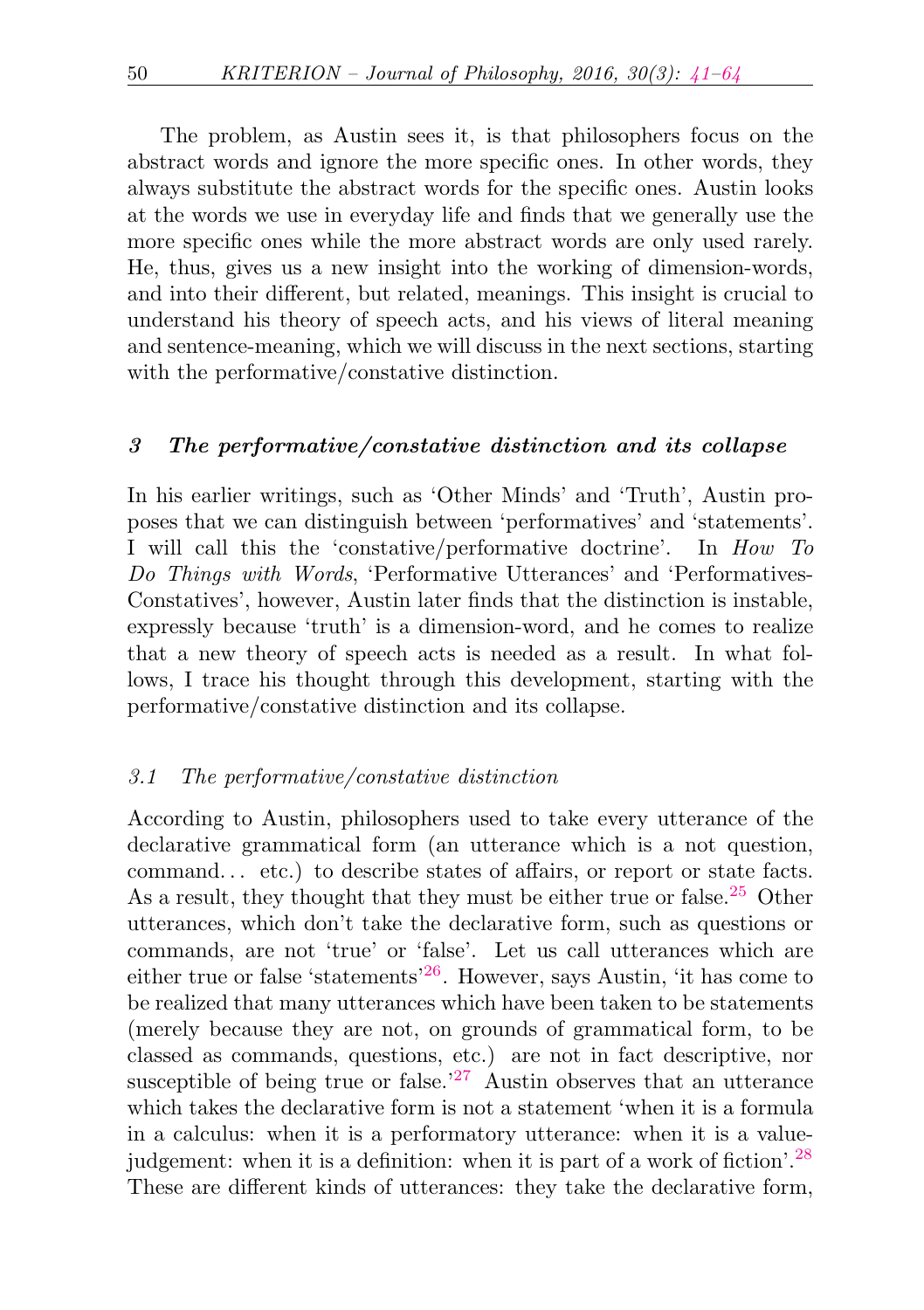but are not descriptive. One such important kind of utterance is the 'performative'.

<span id="page-10-0"></span>According to Austin, the distinction between performatives and constatives is as follows.[29](#page-19-16) Constatives are utterances which are either true or false. For example, when you state something, or describe something, or report something, your utterance is either true or false. Take for example 'the cat is on the mat'. This is a declarative sentence, which is descriptive. It describes how things are, and it is true or false, if the states of affairs are, or are not, as it states.

<span id="page-10-1"></span>In uttering a performative, on the other hand, I do not describe a state of affairs, or report something, and my utterance cannot be taken to be true or false. Instead, I do something. For example, in a marriage ceremony, when I say 'I do', 'I am not reporting on a marriage: I am indulging in it<sup>[30](#page-19-17)</sup>; or when in some official ceremony I am supposed to name a ship, I say, 'I name this ship the Queen Elizabeth'; or when I say 'I bet you sixpence it will rain tomorrow'. Other examples include: 'I promise that ...' and 'I apologize'. Thus, in uttering a performative we get married, or name something, or promise, or apologize. What we say is not true or false, and we don't state, or describe, or report anything. We do something else.

<span id="page-10-2"></span>However, simply uttering a performative is not sufficient to constitute the specific act. Saying a few words is not marrying: 'The words have to be said in the appropriate circumstances.<sup>[31](#page-19-18)</sup> One way to highlight this dependence on appropriate circumstances is to consider how we might fail in doing the act. For example, if I am married already, then saying 'I do' in the ceremony, will not make me married. If I am not the person who was chosen to name the ship, then saying 'I name this ship...' fails: the ship was not named, even though I uttered the words; and if no one wants to bet with me, then I haven't bet anyone. In each of these situations something goes wrong because some factor in the context is inappropriate. In such circumstances, according to Austin, the act is 'to some extent a failure: the utterance is then, we may say, not indeed false but in general unhappy'.[32](#page-19-19)

<span id="page-10-3"></span>However, in the next section we will see that Austin comes to realise that the constative/performative distinction is instable, and in accordance with its collapse, he offers his theory of speech acts.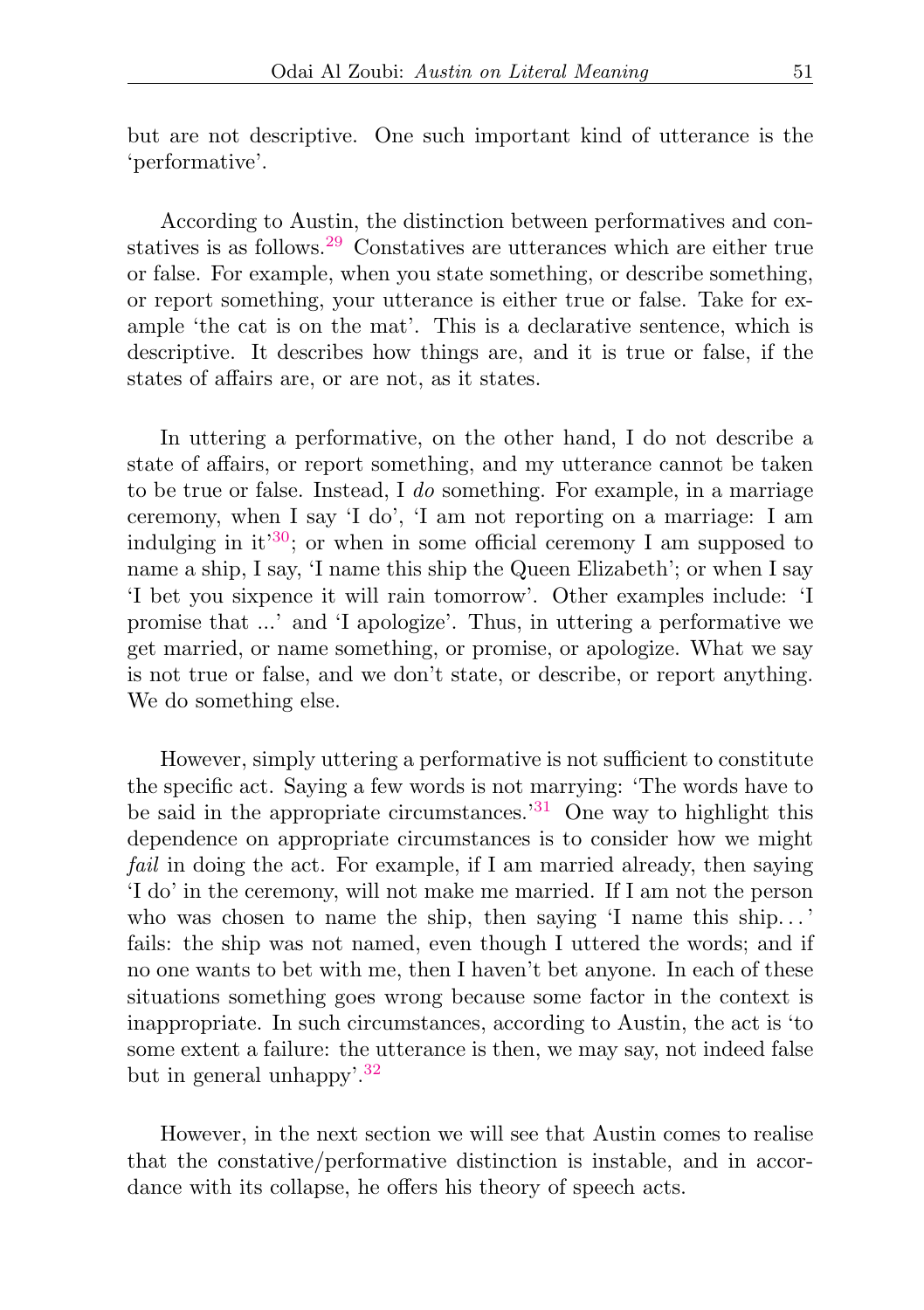#### <span id="page-11-0"></span>3.2 The collapse of the distinction

<span id="page-11-2"></span><span id="page-11-1"></span>In 'Truth', Austin says that 'many utterances which have been taken to be statements. . . are not in fact descriptive, nor susceptible of being true or false. $133$  $133$  He gives some examples, performatives being one.  $34$ However, in the same paper, he states that it is common for statements to have a performatory aspect. He explains that '[I]t is common for quite ordinary statements to have a performatory 'aspect': to say that you are a cuckold may be to insult you, but it is also and at the same time to make a statement which is true or false.<sup>[35](#page-19-22)</sup> The utterance 'you are a cuckold' is both: it is performative, to insult you, and it is descriptive, it is a statement, which is either true or false.

<span id="page-11-3"></span>The difficulty is that this position seems inconsistent: on the one hand Austin seems to be denying performatives the capability to indicate truth or falsehood, but, on the other, he seems to grant them this ability. As a result, the fundamental distinction between performatives and constatives seems to be threatened, and Austin himself quickly realises this.

<span id="page-11-6"></span><span id="page-11-5"></span><span id="page-11-4"></span>In particular, he recognises that for both kinds of utterances we often appraise the relation between the words and the world in the same way, using the same family of terms which belong to the dimension of 'truth'/ 'happiness'. Any utterance is appraised in relation to both the appropriate circumstances under which it is uttered, and the facts which the utterance somehow 'corresponds' to. Thus, constatives are assessed (being true or false) in relation to facts; however, the 'happiness' of performatives are assessed in relation to facts: we estimate rightly or wrongly; we find correctly or incorrectly; we argue soundly; we advise well; we judge fairly; we blame justifiably. In all these cases, our assessment relies on the facts: 'the question always arises whether the praise, blame, or congratulation was merited or unmerited'.<sup>[36](#page-19-23)</sup> Equally, 'such adverbs as 'rightly', 'wrongly', 'correctly', and 'incorrectly' are used with statements too.'[37](#page-19-24) All this make us question the original distinction between two kinds of utterances, constatives which are merely true or false and correspond to facts, and performatives, which were thought not to be true or false in virtue of neither describing nor stating things, and therefore not corresponding to facts. As a result, Austin asks 'Can we be sure that stating truly is a different class of assessment from arguing soundly, advising well, judging fairly, and blaming justifiably? Do these [performatives] not have something to do in complicated ways with facts?'[38](#page-19-25) In assessing a performative to be happy or unhappy, using the adjectives above, '[F]acts come in as our knowledge or opinion about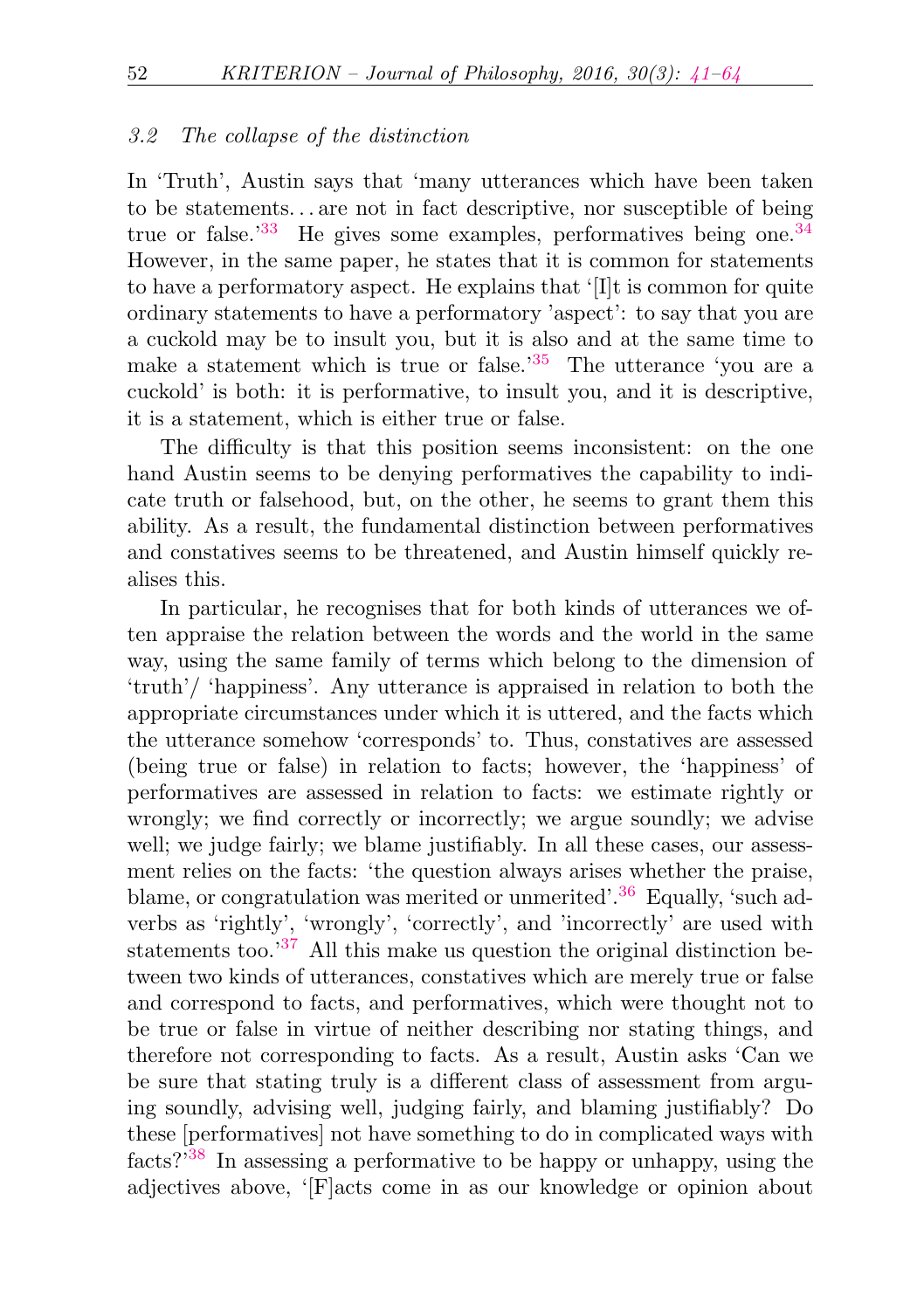<span id="page-12-0"></span>facts.'[39](#page-19-26) In other words, the happiness or unhappiness of performatives, which originally were thought to be independent of correspondence to the facts, turns out to be related to facts, as are constatives.

<span id="page-12-2"></span><span id="page-12-1"></span>A similar difficulty arises when we consider constatives, whose truth values were originally thought to be independent of the circumstances of uttering the words. Austin gives the following example. 'Suppose that we confront 'France is hexagonal' with the facts, in this case, I suppose, with France, is it true or false? Well, if you like, up to a point; of course I can see what you mean by saying that it is true for certain intents and purposes.'[40](#page-19-27) According to Austin, it is a 'rough description'. But we can't simply assess if it is true or false. Thus, as we saw earlier, 'it is good enough for a general top-ranking general, but not for a geographer'.<sup>[41](#page-20-0)</sup> It is difficult to see how we can say it is true or false, without taking the circumstances of uttering it into account. Take another example: 'Lord Reaglan won the battle of Alma'. This is good enough for a school book, but not for a historical research.<sup>[42](#page-20-1)</sup> More examples from 'Truth' include: 'Belfast is north of London', and 'the galaxy is the shape of fried egg' which we also discussed above. In all these cases, it seems that we can't tell if the statement is true or false without taking into account the circumstances under which it was uttered.

<span id="page-12-3"></span>The upshot of this is that the distinction between performatives and constatives collapses. The distinction was supposed to show us that we have, on one hand, utterances which are true or false, which correspond to the facts and are independent of the circumstances of utterance, and, on the other hand, utterances which are not true or false, and are assessed according to the circumstances under which they are uttered. The above examination shows us that both kinds of utterances are often related both to facts and to the circumstances under which they uttered, and that they are both assessed in similar ways. And the key reason for this, according to Austin, is his view of 'truth' as a dimension-word. The terms which we use in assessing the performatives overlap with the terms we use in assessing constatives: we use the same family of words to describe and assess both performatives and constatives. Austin concludes '[W]hen a constative is confronted with the facts, we in fact appraise it in ways involving the employment of a vast array of terms which overlap with those that we use in the appraisal of performatives.'

The constative/performative distinction is instable; it distinguishes between constative: saying something, which is either true or false, and performative: doing something, which is either happy or unhappy. Now we have seen that the true/false and happy/unhappy criterion is flawed.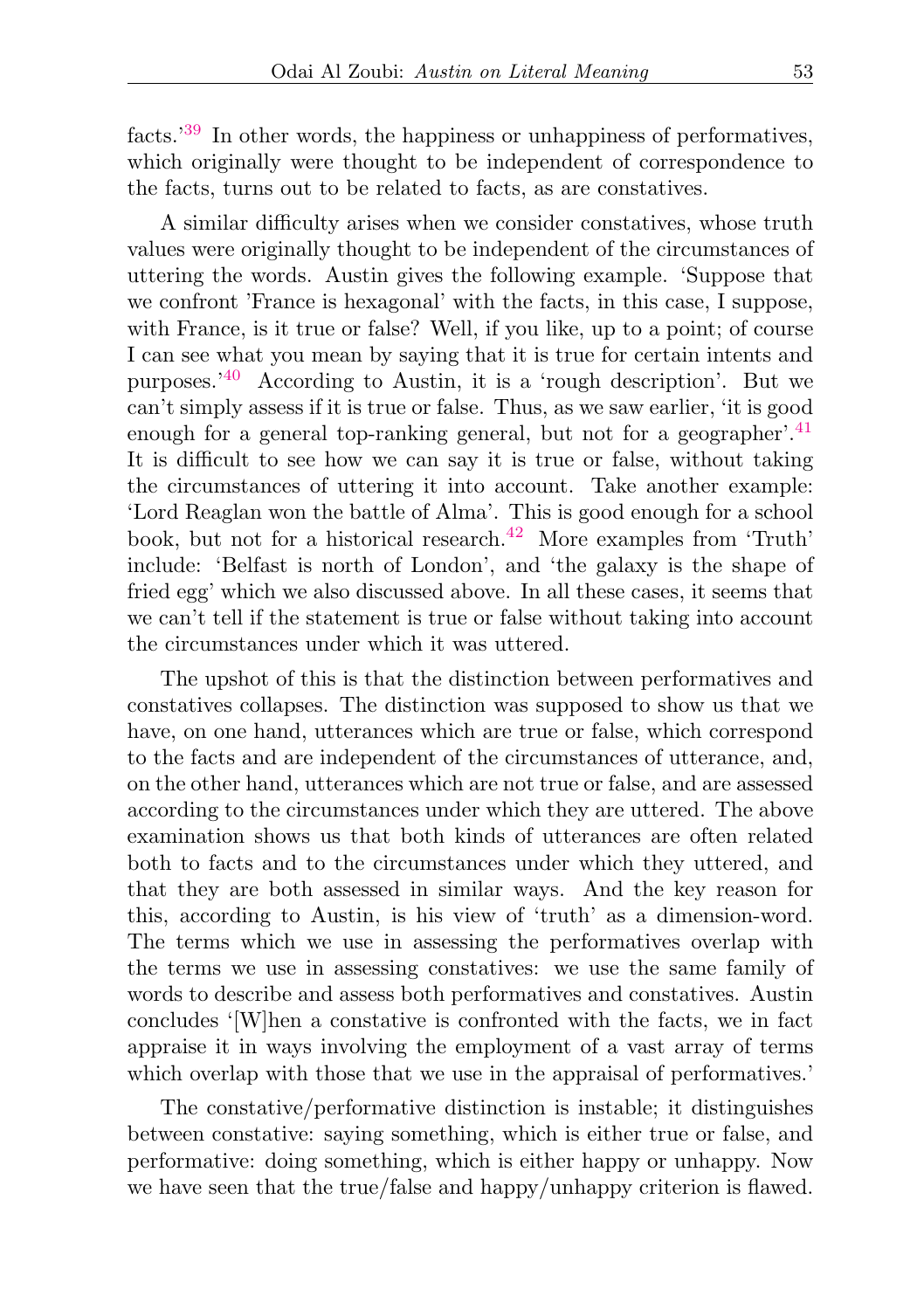Next, we will see how Austin introduces a new theory of speech act to replace the collapsed distinction, how it is related to truth, and how the saying/doing distinction is also flawed.

# <span id="page-13-0"></span>4 Austin's theory of speech acts and the role of truth into it

The failure of the distinction between 'performatives' and 'constatives' prompted Austin to propose a new theory of speech acts. His key idea was that in analysing utterances we should distinguish between a locutionary act and an illocutionary act.

The locutionary act is 'the utterance of certain noises, the utterance of certain words in a certain construction, and the utterance of them with a certain 'meaning'...  $^{43}$  $^{43}$  $^{43}$  This contrasts with the illocutionary act. As Austin puts it: 'To determine what illocutionary act is so performed we must determine in what way we are using the locution:

<span id="page-13-2"></span><span id="page-13-1"></span>[a]sking or answering a question, giving some information or an assurance or a warning, announcing a verdict or an intention, pronouncing a sentence, making an appointment or an appeal or a criticism, making an identification or giving a description, and the numerous like  $44$ 

<span id="page-13-3"></span>What we have here, then, is a new theory which distinguishes between two acts, and between two different levels of meaning in accordance with the two acts. Thus, for example, we distinguish between the meaning of the utterance: 'Shoot her!', and the force of that utterance, which depends on the circumstances but could consist in urging, or advising, or ordering me to shoot her.[45](#page-20-4) The words uttered in the locutionary act have a 'meaning', or a 'locutionary meaning', and in the 'illocutionary act' they have a 'force'. Note that Austin gives a technical sense to both 'meaning' and 'force'. 'Admittedly we can use 'meaning' also with reference to illocutionary force- 'He meant it as an order', etc. But I want to distinguish *force* and meaning.<sup>'[46](#page-20-5)</sup>

<span id="page-13-4"></span>Before going back to Austin's views on literal meaning, let me clarify one important point on the collapse of the constative/performative distinction: In secondary literature, the collapse of the distinction is seen, mainly, as a result of Austin's finding that stating is an act, just like performatives: stating, in the new theory, is just one of the illocutionary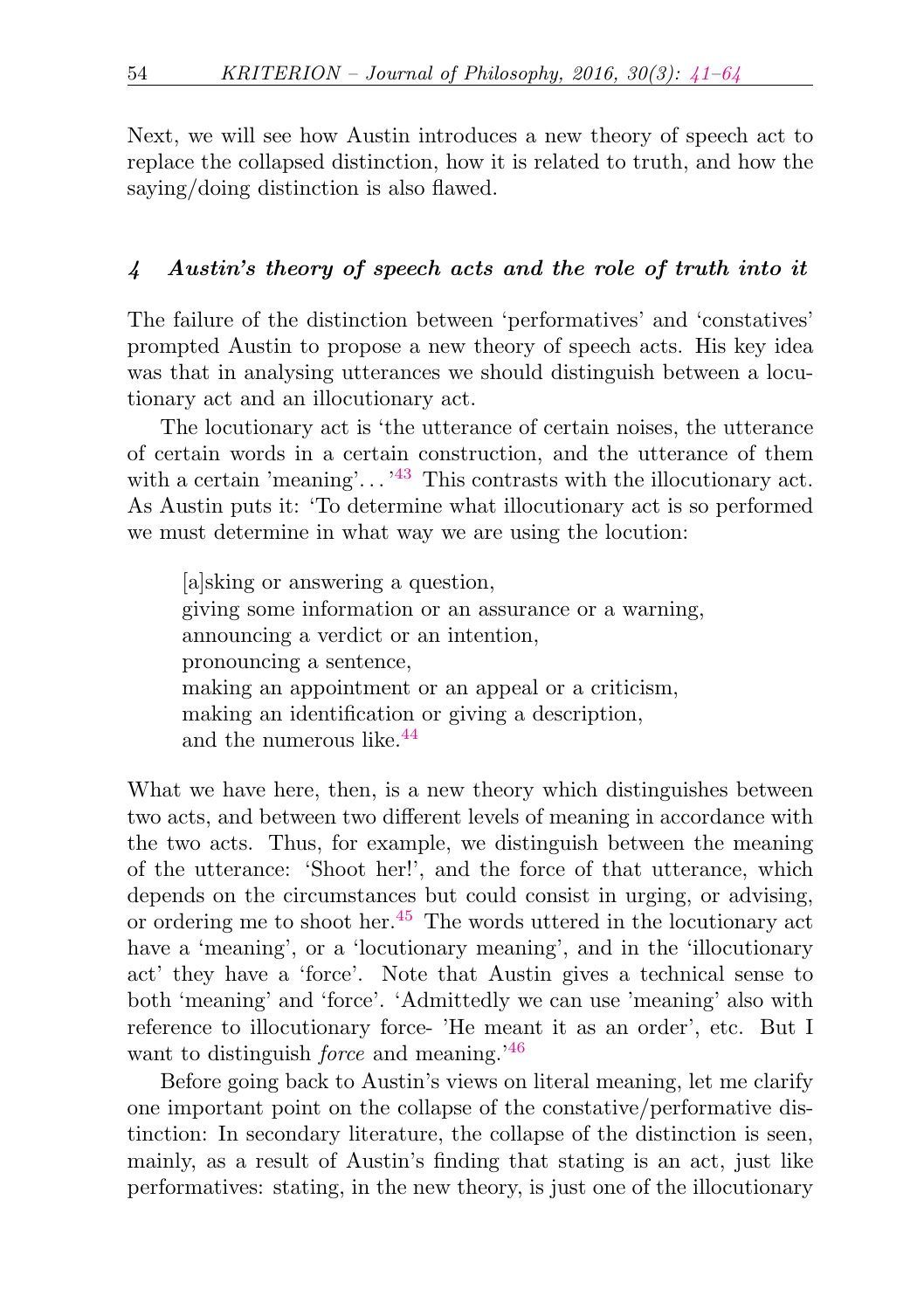<span id="page-14-0"></span>acts. For example, John Searle writes that 'one of Austin's most important discoveries, [is] the discovery that constatives are illocutionary acts as well as performatives, or, in short, the discovery that statements are speech acts.<sup>'[47](#page-20-6)</sup> Austin is clear enough on this point: 'Stating, describing, etc., are just two names among a very great many others for illocutionary acts.'[48](#page-20-7)

<span id="page-14-1"></span>The constatives/performative distinction is thus flawed, because it is based on a distinction between saying something and doing something, and Austin finds that constatives and performatives are both 'doing' and 'saying'. The new theory gives him a sophisticated tool to clarify how each utterances consists of different doings (acts), in different ways.<sup>[49](#page-20-8)</sup>

<span id="page-14-2"></span>My discussion in [3.2](#page-11-0) above on the collapse of the distinction does not exclude the importance of this 'discovery', but it focuses on a neglected aspect of Austin's work: his claim that 'true' is a dimension-word.<sup>[50](#page-20-9)</sup>

<span id="page-14-3"></span>Now we can go back to the Hansen-Crary debate, and clarify the role of 'truth' in the new theory of speech act. Crary denies that sentences have a fixed meaning; Hansen affirms that sentences have a fixed meaning, and that this fixed meaning suffices to determine whether, independent of occasions of use, the sentences can be used to say something true or false. My claim is that for Austin, contrary to Crary's claim, there is an invariant meaning the sentences carries through different uses, this is the locutionary meaning. However, contrary to Hansen's claim, this meaning is not to be identified with what is true or false: what is true or false is the speech act as a whole and not any one part of it.

Let us start with the first of these two points. If we examine Austin's text we will see that he is happy to say that there is an invariant meaning the sentence carry in all its uses, and that this is the locutionary meaning, as Hansen argues.

<span id="page-14-5"></span><span id="page-14-4"></span>Austin's position runs something like this. On the one hand, as Crary argues, Austin stresses that the illocutionary and locutionary acts are inseparable as acts. Austin writes of the relation between them: 'in general the locutionary act as much as the illocutionary is an abstraction only: every genuine speech act is both...<sup>[51](#page-20-10)</sup> Again, he says that '[T]<sup>o</sup> perform a locutionary act is in general, we may say, also and eo ipso to perform an *illocutionary* act.<sup>[52](#page-20-11)</sup> It seems that this is what impresses Crary and gives strength to her reading. However, on the other hand, it seems clear that Austin doesn't preclude the idea that the same locutionary meaning may persist across different forces. I agree with Hansen that it doesn't seem that there is textual evidence for taking Austin to reject such an idea.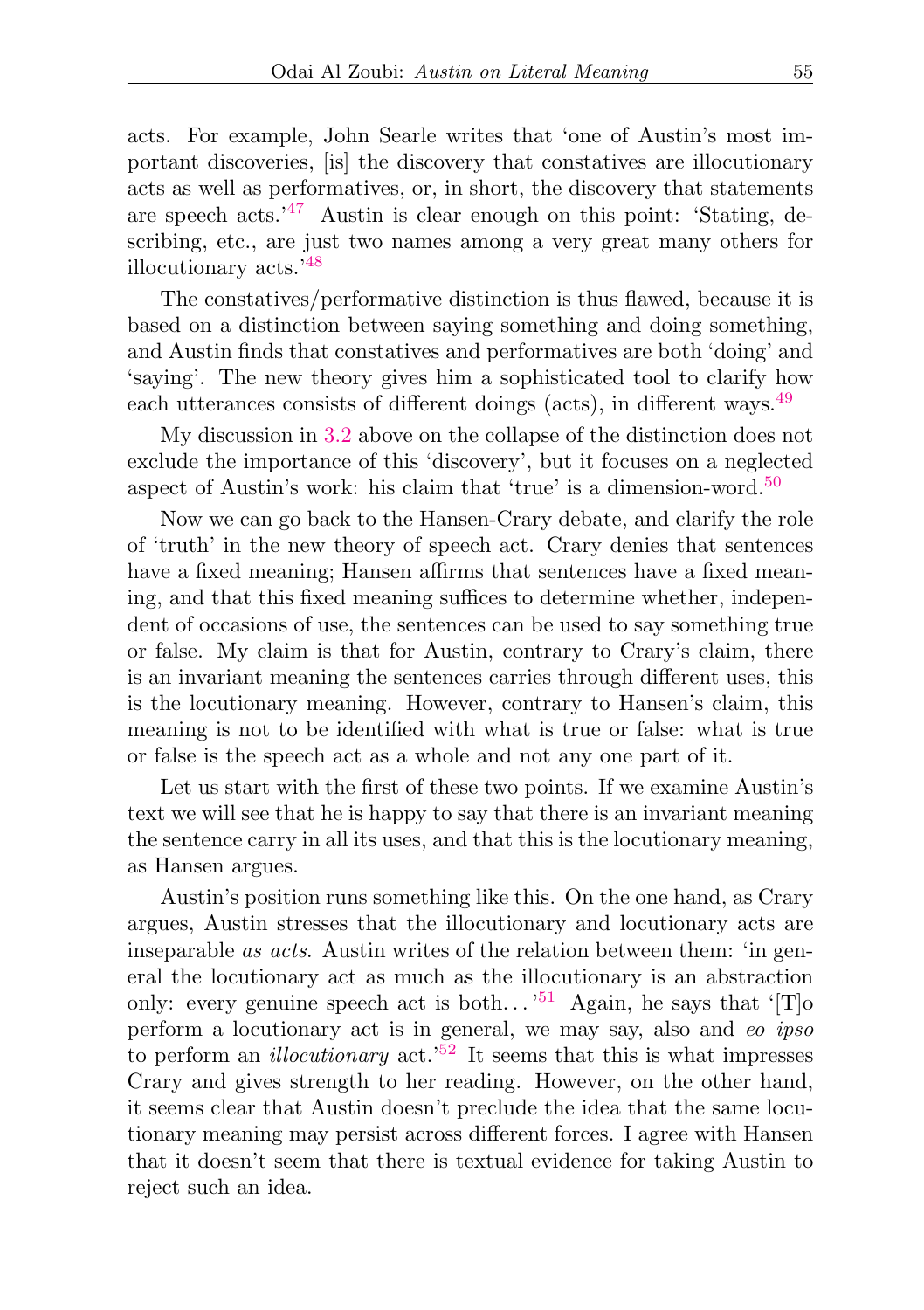<span id="page-15-0"></span>I therefore agree with Hansen that for Austin it is possible to abstract from the whole speech act 'meaning' and 'force', and that it is possible to abstract the 'literal meaning' of sentences, the 'locutionary meaning' from different speech acts. For example, by uttering 'Shoot her!', we might have different forces, such as urging, or advising, or ordering me to shoot her, but we have one locutionary meaning 'shoot here'.<sup>[53](#page-20-12)</sup> In that sense, there might be literal meaning which is invariant in different uses. However, Hansen conflates meaning and truth evaluability in making his claim that the literal meaning, once abstracted, is what is true or false. On this point, I think Austin is better interpreted as follows.

For Austin, it is not the locutionary meaning which is to be identified with what is true or false. Rather, it is the whole speech act. From my earlier explanation of truth as a dimension-word and the collapse of the constative-performtive distinction, we can now explain what is true or false for Austin.

Austin writes, commenting on the relation between the old distinction and the new theory of speech acts:

With the constative utterance, we abstract from the illocutionary ... aspects of the speech act, and we concentrate on the locutionary. . . With the performative utterance, we attend as much as possible to the illocutionary force of the utterance, and abstract from the dimension of correspondence with facts... Perhaps neither of these abstractions [constative as focusing on the locutionary, and performative as focusing on the illocutionary] is so very expedient: perhaps we have here not really two poles, but rather an historical development. Now in certain cases, perhaps with mathematical formulas in physics books as examples of constatives, or with the issuing of simple executive orders or the giving of simple names, say, as examples of performatives, we approximate in real life to finding such things. It was examples of this kind, like 'I apologize', and 'The cat is on the mat', said for no conceivable reason, extreme marginal cases, that gave rise to the idea of two distinct utterances.<sup>[54](#page-20-13)</sup>

<span id="page-15-1"></span>Austin here makes explicit the instability of the distinction between constatives and performatives that I identified above. Whilst there are extreme cases where the distinction is clear, the vast majority of utterances fail to conform to such a division. It is on the basis of this realisation that Austin wants to introduce his new theory of speech acts, the collapse of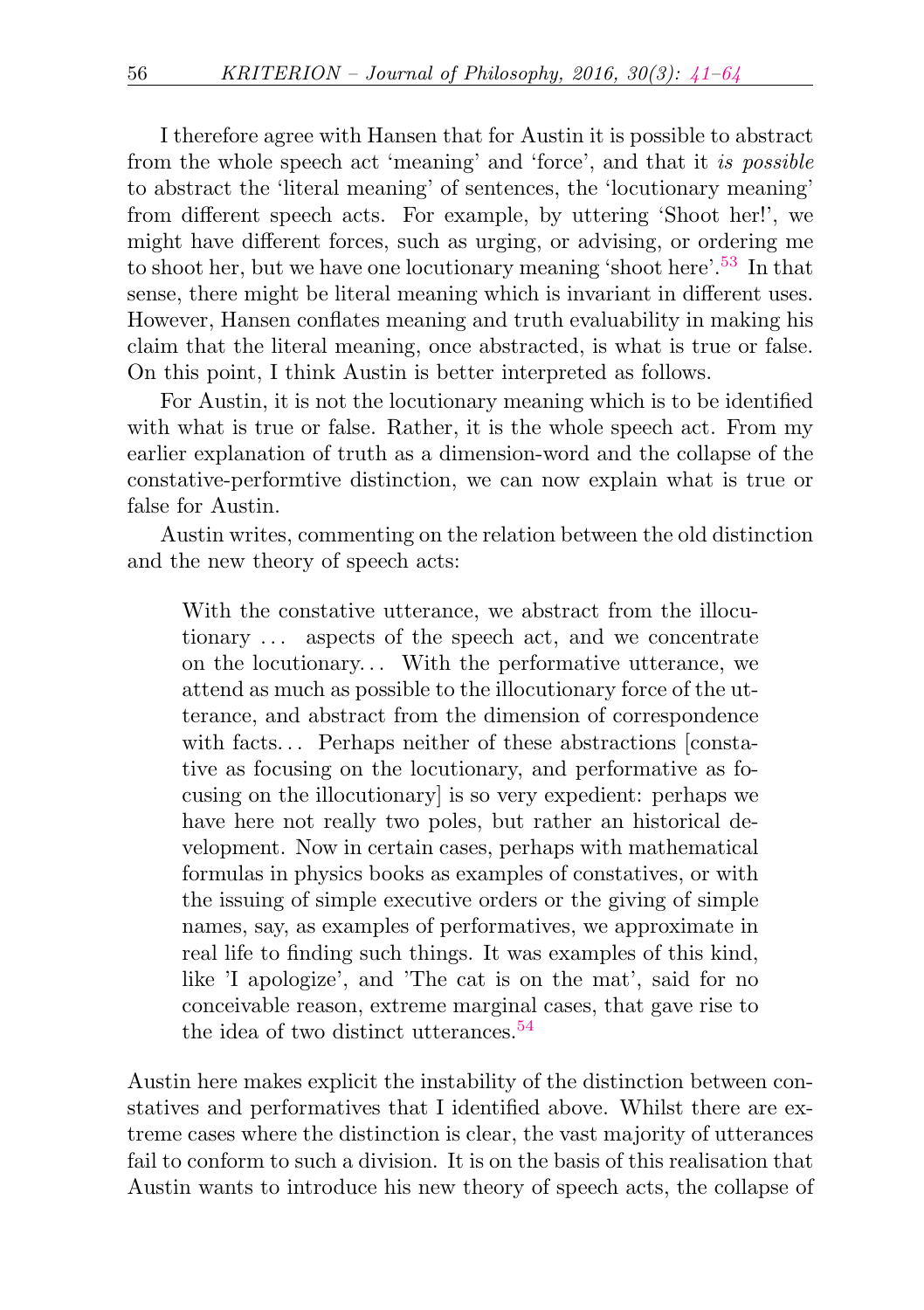the old distinction having been driven, as we saw earlier, by the recognition that 'true' is a dimension-word, and that we use the same family of words to appraise both kinds of utterances. In particular, it seems that Austin recognises that at the heart of the collapse of the distinction is the realisation that we can't separate the two categories by appealing to two distinct notions of appraisal: true/false and happy/unhappy.

Now the question that arises is what is true or false in the theory of speech acts?

I claim that the most plausible reading of Austin's position is that being true or false is to be assessed in relation to a whole speech act, and not any part of it. This position is consistent with the moral of the collapse of the first distinction, where we had to take into account that the terms of assessments of 'true' and 'false' merged and overlapped with terms of assessments of 'happy' and 'unhappy'. The lesson there was that both types of assessment generally depended on, and were determined by, both facts and circumstances of utterance. As Austin points out, it is only in extreme cases, such as propositions of logic and mathematics, and performatives such as 'I apologize', that we have constatives which are true or false regardless of the circumstances, and performatives that are happy or unhappy regardless of the facts. Being true or false in the general run of utterances, then, is to be understood being determined by both circumstances and facts. As we have seen, the different dimensions of being 'true' or 'false' are related to both of these features, which are present in the different terms we typically use to appraise utterances.

The problem with identifying the locutionary meaning as that which is true or false is that it treats it as a 'proposition' which is to be appraised as true or false regardless of the circumstances under which it is uttered. Whilst I take Austin to agree that the locutionary meaning might be shared by different speech acts and that it is something that we abstract from those different speech acts, I don't take Austin to identify the locutionary meaning with what is true or false. If the locutionary meaning, which we abstract from different speech acts, were by itself – and independent of being uttered under specific circumstances, since it is abstracted from the actual circumstances under which it is uttered – true or false, then being true or false would not be related to the circumstances under which the words are uttered. This is precisely the opposite of what I have tried to show for Austin: that the circumstances under which we utter the words are vital for applying the terms of the 'truth' family. Whilst, in extreme cases, the abstract component of the dimension word can be used on its own without reference to the circumstances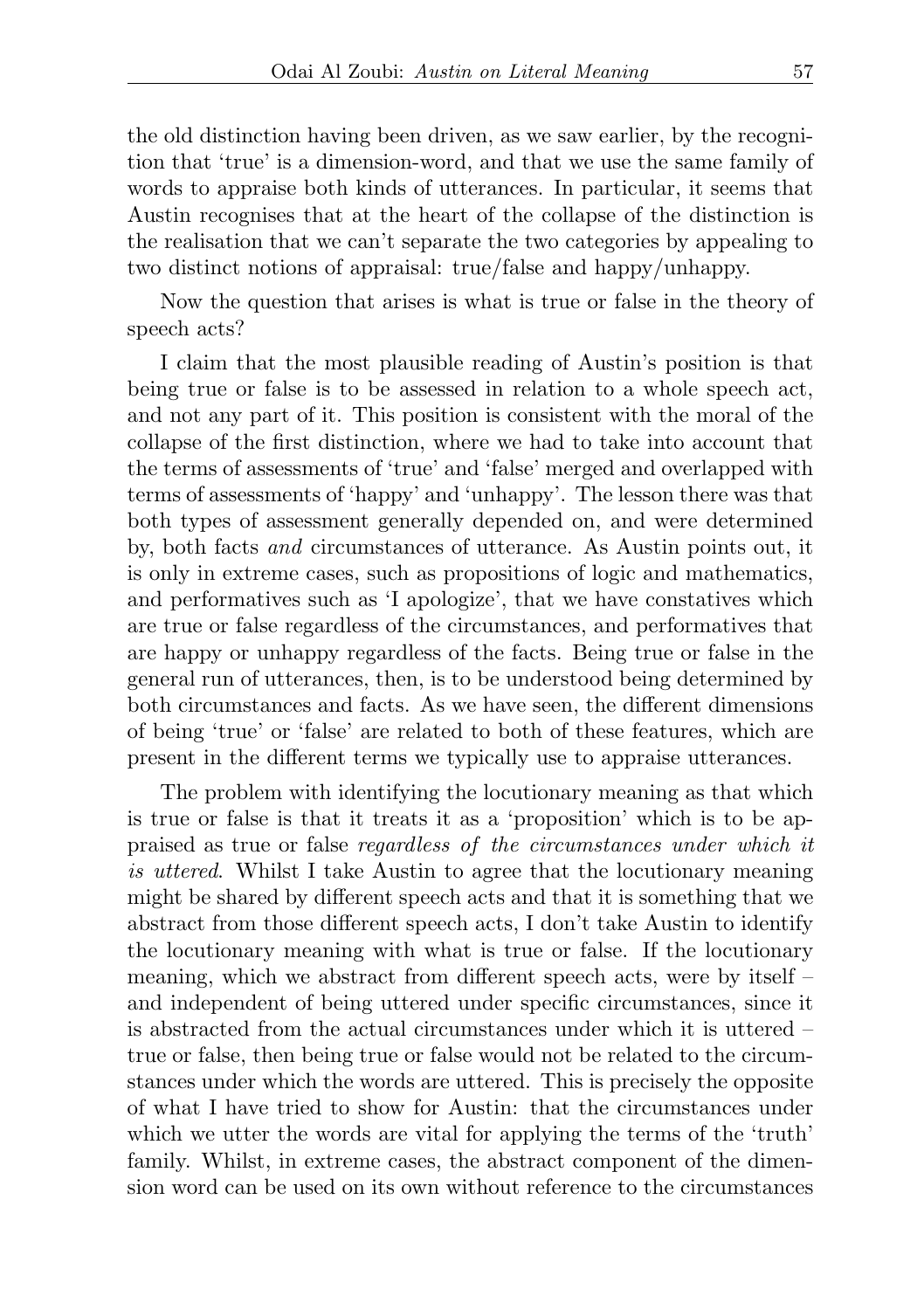of use, in almost every normal case the abstract element is too weak to be used and, instead, other words in the same family are employed, words that better reflect the context.

It is therefore my position that it is the whole speech act which is to be judged 'true' or 'false', and not the locutionary meaning: being true or false is related to issuing a whole speech act in a specific situation.

One last clarification: We said that we distinguish between sentencemeaning and word-meaning. Austin's views of sentence-meaning mirrors to a large degree his position on word-meaning. Whilst the two accounts are distinct, what they share is a caution concerning the attempt to isolate a common feature, either representing the essential factor in the specification of a concept or the essential component of sentence-meaning, independent of the influence of context. In both cases, Austin recognises the initial attraction of such an approach, and is happy to concede that there may be a common feature shared by the discussed concepts on occasion, and an invariant literal meaning for sentences. However, his key point is that we need to take into account, in analysing 'meaning', the different contexts and circumstances in which the word is used, or the sentence uttered. Nevertheless, the two accounts are different. As we said above, Austin studies three kinds of words which have multiple meanings, 'trouser-words', 'adjuster-words' and 'dimension-words'. In addition, he concedes that some words have one and the same meaning in all their uses. There doesn't seem to be parallel distinctions when it comes to sentence-meaning, and there is no reason to expect such a parallel. We don't have space here to go into details on this. But we need to guard against an unnecessary generalization or confusion in the relation between sentence-meaning and word-meaning.

In this paper, I have argued that the discussion on word-meaning, in this case the word 'true', is crucial to understand Austin's views of sentence-meaning. Austin's claim that 'true' is a dimension-word serves him for, first, arguing for a collapse of the performative/constative distinction, and, then, for identifying what is 'true' or 'false' with the issuing of the whole speech act in a specific situation.

The conclusions of the debate on sentence-meaning might be summarised as follows: contrary to Crary's claim, there is an invariant meaning, a literal meaning, that sentences carry through different uses, this is the locutionary meaning. This 'literal meaning' is context-independent. However, contrary to Hansen's claim, this meaning is not to be identified with what is true or false: what is true or false is the speech act as a whole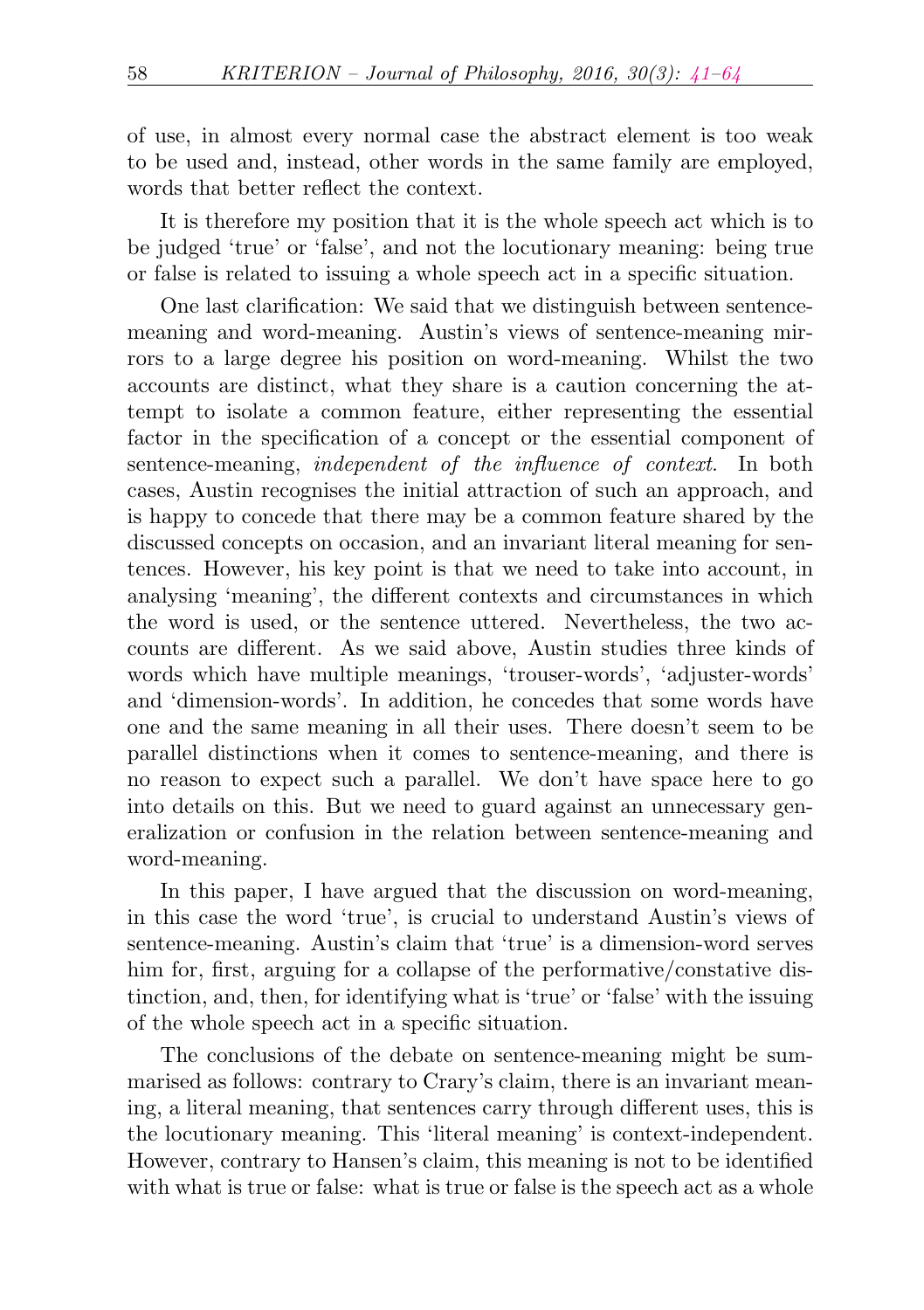and not any one part of it, or more accurately, the issuing of the speech act in a specific situation. Being 'true' or 'false' is context-dependent.

### <span id="page-18-0"></span>5 Conclusions

In summary, I have argued that there is a middle ground that should be taken between Crary's and Hansen's readings of Austin's views on literal meaning. According to my analysis, his claim that 'true' is a dimensionword plays a crucial role in his theory of speech acts. Specifically, 'true', as a dimension-word, has one and the same semantic function in all its uses, but different specific meanings according to the context, a finding that causes Austin to abandon the performative/constative distinction.

It is only against this background that we come to appreciate the role of 'truth' in his theory of speech acts: for Austin, (at least some) non-ambiguous sentences have a fixed meaning, which they carry across all occasions of use. Such sentences meaning what they do, however, does not suffice to determine whether, independent of these occasions, the sentences can be used to say something true or false. What is true or false is the whole speech act, and not any part of it.

## Notes

- <span id="page-18-1"></span>[1](#page-1-1) [\[8\]](#page-21-1), 59-60.
- <span id="page-18-2"></span>[2](#page-1-2) [\[8\]](#page-21-1), 60.
- <span id="page-18-3"></span>[3](#page-2-0) [\[8\]](#page-21-1), 68.
- <span id="page-18-4"></span>[4](#page-2-1) [\[8\]](#page-21-1), 69-70.
- <span id="page-18-5"></span>[5](#page-2-2) [\[12\]](#page-21-2), 3.
- <span id="page-18-6"></span>[6](#page-3-0) [\[12\]](#page-21-2), 6.
- <span id="page-18-7"></span>[7](#page-3-1) [\[3\]](#page-21-3), 98.
- <span id="page-18-8"></span>[8](#page-3-2) See [\[12\]](#page-21-2), 6-7. He is aware that the text is not conclusive, which is why he only thinks we might attribute to Austin the literal meaning view.
- <span id="page-18-9"></span>[9](#page-3-3) See [\[12\]](#page-21-2), 6.
- <span id="page-18-10"></span>[10](#page-4-0) [\[19\]](#page-22-0), 110.
- <span id="page-18-11"></span>[11](#page-4-1) [\[1\]](#page-21-4), 110–11.
- <span id="page-18-12"></span>[12](#page-4-2) Travis mentions the idea that true is a dimension-word in [\[20\]](#page-22-1). However, even when he does mention it, it doesn't play the role in his work I claim it plays in Austin's work. Furthermore, if my claim is correct, there will be some considerable differences between Austin and Travis on truth. It is, however, beyond the scope of this paper to pursue these differences further. The same is applied to Francois Recanati's work. Although my interpretation is compatible with his, he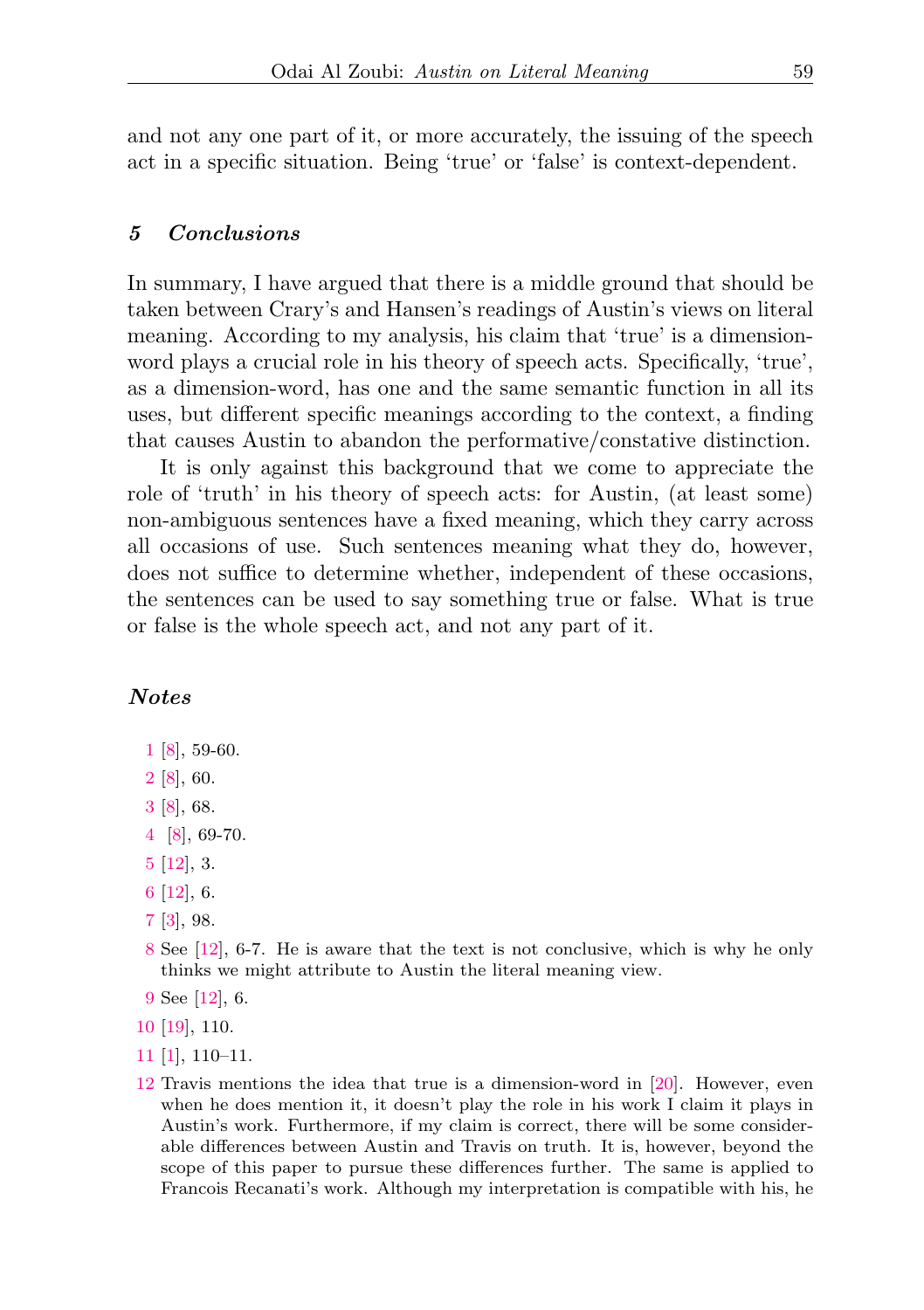doesn't give the claim that 'true' is a dimension-word the crucial role I give. See  $[15]$  and  $[16]$ ).

- <span id="page-19-0"></span>[\[1\]](#page-21-4), 64.
- <span id="page-19-1"></span>'Yellow' and 'horse' are Austin's examples; 'bank' is mine.
- <span id="page-19-2"></span> [\[4\]](#page-21-5), 74. Austin takes Plato to be committed to the search for one meaning for each word. Elsewhere, he also contrasts this with Aristotle.
- <span id="page-19-3"></span>The other types are trouser-words and adjuster-words.
- <span id="page-19-4"></span>[\[1\]](#page-21-4), 71.
- <span id="page-19-5"></span>Austin gives other examples in his writings, such as 'good', and 'freedom'.
- <span id="page-19-6"></span>[\[4\]](#page-21-5), 250-251.
- <span id="page-19-7"></span> Austin discusses the different terms of the family we use on ordinary language in 'Performative Utterance', see [\[3\]](#page-21-3), 142-147 and [\[4\]](#page-21-5), 129-130 and 250.
- <span id="page-19-8"></span>[\[4\]](#page-21-5), 130.
- <span id="page-19-9"></span>[\[1\]](#page-21-4), 71.
- <span id="page-19-10"></span>[\[1\]](#page-21-4), 71.
- <span id="page-19-11"></span> As we use them to assess utterances, only. Note that words have other uses. 'True', for example, is one word in the family of 'real'. The relation between the different uses of words is a complicated issue, and Austin doesn't say a lot about it.
- <span id="page-19-12"></span> Austin discusses this 'descriptive fallacy' in a number of different places: see [\[4\]](#page-21-5), 97-103, 130-132 and 233-234; and [\[3\]](#page-21-3), 1-4 and 100.
- <span id="page-19-13"></span> Austin in How to Do Things with Words was suspicious of the two terms: 'descriptive fallacy' and 'statements', 'perhaps this is not a good name, as 'descriptive' itself is special. Not all true or false statements are descriptions, and for this reason I prefer to use the word 'Constative'.' [\[3\]](#page-21-3), 3.
- <span id="page-19-14"></span>[\[4\]](#page-21-5), 131.
- <span id="page-19-15"></span>[\[4\]](#page-21-5), 131.
- <span id="page-19-16"></span> In the three later works mentioned above, Austin examines the distinction before declaring that it is not working. Most of what follows depends on the characterization of the distinction as it appears in the major work, How to Do Things with Words.
- <span id="page-19-17"></span>[\[3\]](#page-21-3), 6.
- <span id="page-19-18"></span>[\[4\]](#page-21-5), 236.
- <span id="page-19-19"></span>[\[3\]](#page-21-3), 133.
- <span id="page-19-20"></span>[\[4\]](#page-21-5), 131.
- <span id="page-19-21"></span>[\[4\]](#page-21-5), 133.
- <span id="page-19-22"></span>[\[4\]](#page-21-5), 133.
- <span id="page-19-23"></span>[\[3\]](#page-21-3), 141.
- <span id="page-19-24"></span>[\[3\]](#page-21-3), 141.
- <span id="page-19-25"></span>[\[3\]](#page-21-3), 142.
- <span id="page-19-26"></span>[\[3\]](#page-21-3), 142.
- <span id="page-19-27"></span>[\[3\]](#page-21-3), 143.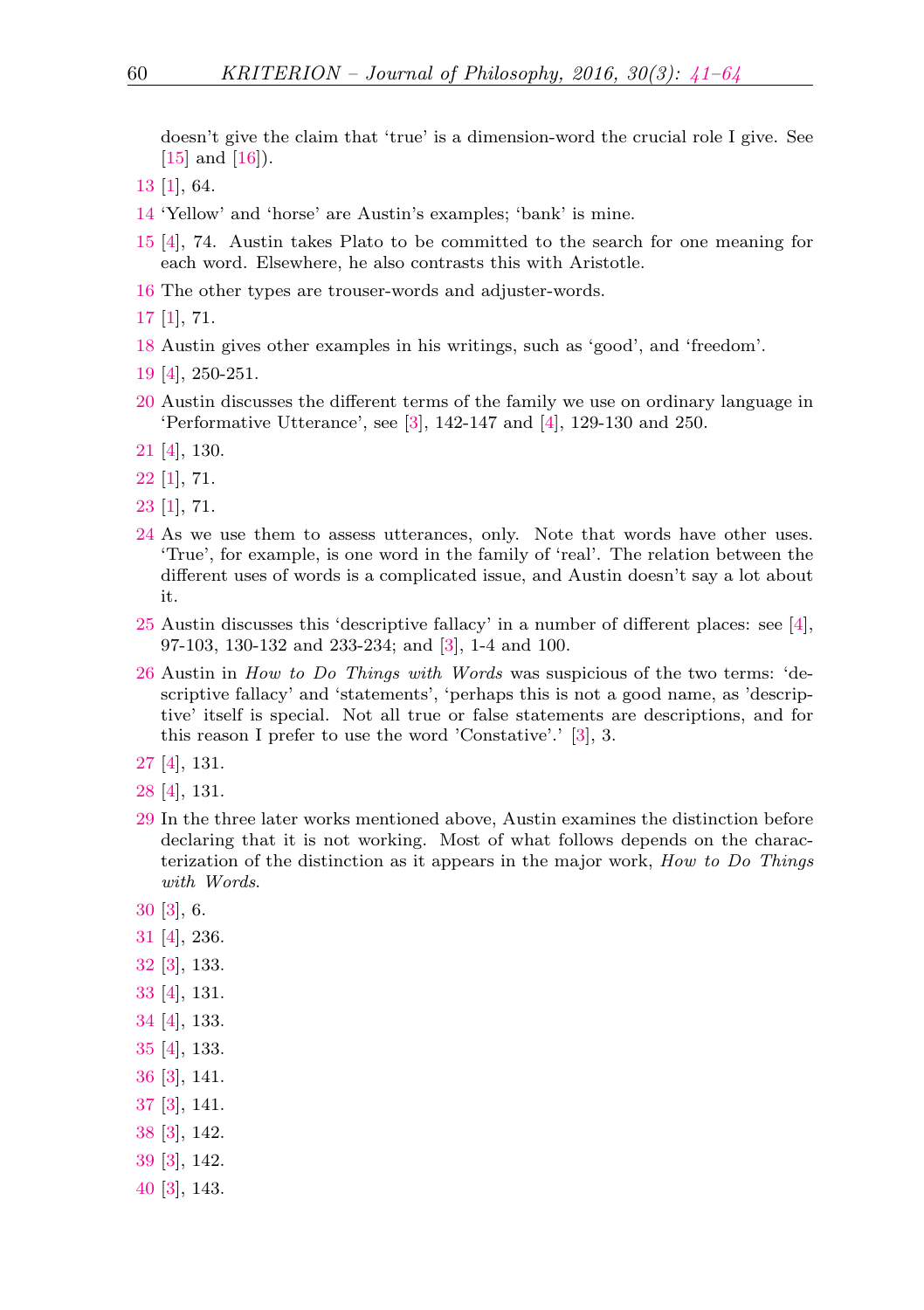- <span id="page-20-0"></span>[41](#page-12-2) [\[3\]](#page-21-3), 143.
- <span id="page-20-1"></span>[42](#page-12-3) [\[3\]](#page-21-3), 143-144.
- <span id="page-20-2"></span>[43](#page-13-1) [\[3\]](#page-21-3), 94.
- <span id="page-20-3"></span>[44](#page-13-2) [\[3\]](#page-21-3), 98-99.
- <span id="page-20-4"></span>[45](#page-13-3) The example is from Austin, How to Do Things with Words, 101-102.
- <span id="page-20-5"></span>[46](#page-13-4) [\[3\]](#page-21-3), 100. The distinction between the two acts, and between meaning and force, has been interpreted in different ways. For example, John Searle ([\[17\]](#page-22-4)) and  $([18])$  $([18])$  $([18])$  and Jennifer Hornsby  $([13])$  $([13])$  $([13])$  and  $([14])$  $([14])$  $([14])$  found it unclear in some points, and suggested different ways to improve it. I don't claim that the distinction is clear cut, but I think that we don't need, for the purposes of this paper, to go into complications regarding how to demarcate the illocution exactly.
- <span id="page-20-6"></span>[47](#page-14-0) [\[18\]](#page-22-5), 157.
- <span id="page-20-7"></span>[48](#page-14-1) [\[3\]](#page-21-3), 148-149.
- <span id="page-20-8"></span>[49](#page-14-2) We don't need here to go into details of how to distinguish exactly between the different acts.
- <span id="page-20-9"></span>[50](#page-14-3) Similar readings are offered by other interpreters, Max Black ([\[6\]](#page-21-8)) and Jennifer Hornsby ([\[13\]](#page-21-6) and [\[14\]](#page-21-7)), for example. All these readings, correctly, point out that the saying/doing criterion is flawed, and they point out that the true/false and happy/unhappy criterion is problematic, in different ways. However, none of them brings out the importance of 'true' as a dimension-word.
- <span id="page-20-10"></span>[51](#page-14-4) [\[3\]](#page-21-3), 147. He adds, 'But, of course, typically we distinguish different abstracted 'acts'. . . '
- <span id="page-20-11"></span>[52](#page-14-5) [\[3\]](#page-21-3), 98.
- <span id="page-20-12"></span>[53](#page-15-0) [\[3\]](#page-21-3), 101-102.
- <span id="page-20-13"></span>[54](#page-15-1) [\[3\]](#page-21-3), 146.

Odai Al Zoubi University of East Anglia UK [<odai81@hotmail.com>](mailto:odai81@hotmail.com)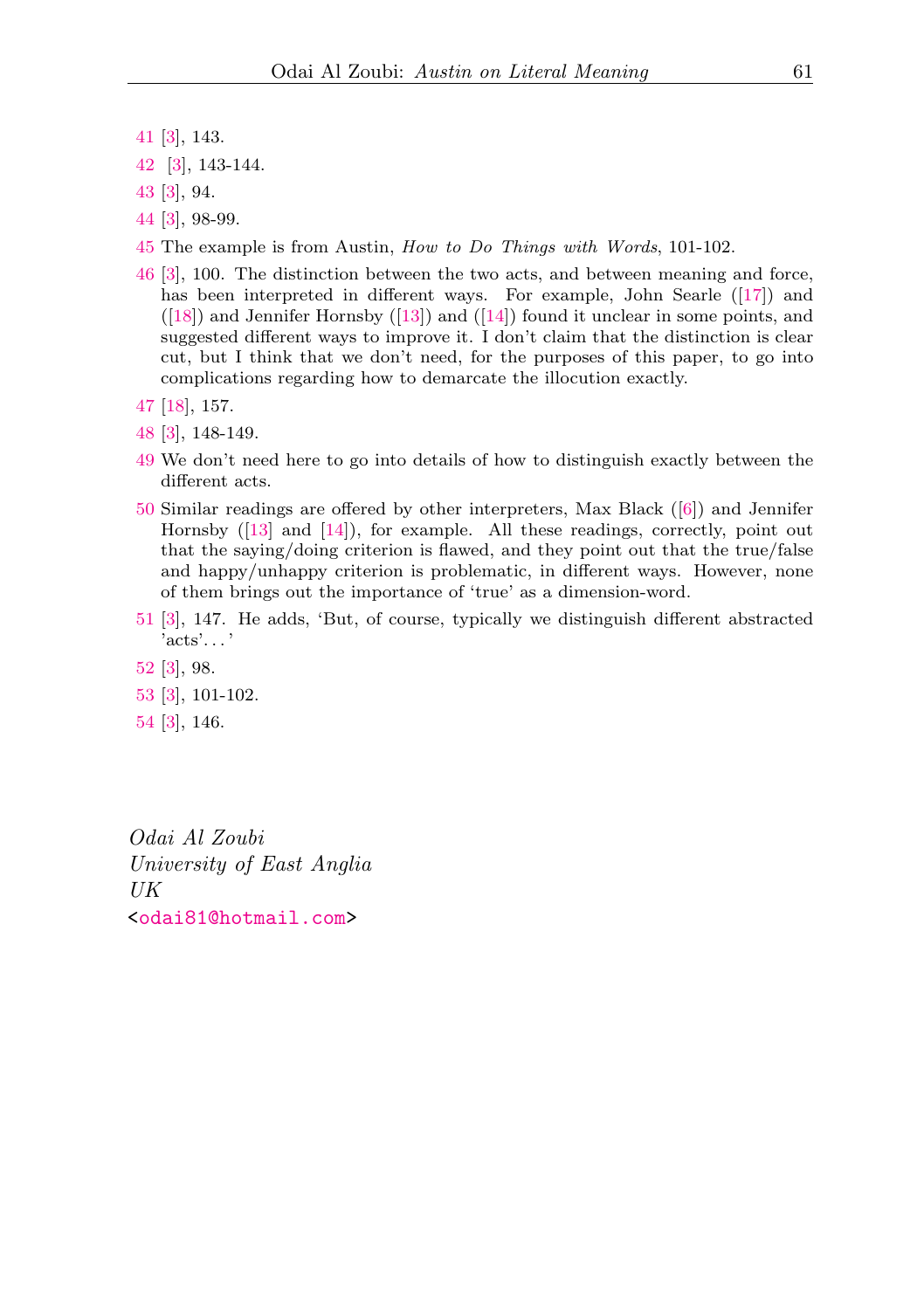#### <span id="page-21-0"></span>References

- <span id="page-21-4"></span>[1] Austin, J.L. (1962). Sense and Sensibila. Oxford: Oxford University Press.
- [2] Austin, J.L. (1963). "Performative-Constative". In C.E. Caton. (Ed.) Philosophy and Ordinary Language. University of Illinois Press.
- <span id="page-21-3"></span>[3] Austin, J.L. (1975). How to Do Things with Words. 2nd. Oxford: Oxford University Press.
- <span id="page-21-5"></span>[4] Austin, J.L. (1979). Philosophical Papers. 3rd. Oxford: Oxford University Press.
- [5] Berlin, I. (Ed.) (1973). Essays on J. L. Austin. Oxford: Clarendon Press.
- <span id="page-21-8"></span>[6] Black, M. (2011). "Austin on Performatives". In K. T. Fann. (Ed.) Symposium on J. L. Austin. 2nd. Ed. By. Routledge & Kegan Paul.
- [7] Caton, C.E. (Ed.) (1963). Philosophy and Ordinary Language. Urbana: University of Illinois Press.
- <span id="page-21-1"></span>[8] Crary, A. (2002). "The Happy Truth: J.L. Austin's How to Do Things with Words". Inquiry, 45(1), 59–80.
- [9] Dancy, J. Moravcsik, J and C.C.W. Taylor. (Eds.) (1988). Human Agency: Language, Duty and Value. Stanford University Press.
- [10] Fann, K. T. (Ed.) (2011). Symposium on J. L. Austin. 2nd. London: Routledge & Kegan Paul.
- [11] Gustafsson, M. and R. Sørli. (Eds.) (2011). The Philosophy of J. L. Austin. Oxford: Oxford University Press.
- <span id="page-21-2"></span>[12] Hansen, N. (2012). "J.L. Austin and Literal Meaning". European Journal of Philosophy, Early view 19 Jan.
- <span id="page-21-6"></span>[13] Hornsby, J. (1988). "Things Done with Words". In J. Dancy, J. Moravcsik and C.C.W. Taylor. (Eds.) Human Agency: Language, Duty and Value. Stanford University Press. 27–46.
- <span id="page-21-7"></span>[14] Hornsby, J. (1994). "Illocution and its Significance". In Savas Tsohatzidis. (Ed.) Foundations of Speech Act Theory: Philosophical and Linguistic Perspectives. Routledge. 187–207.